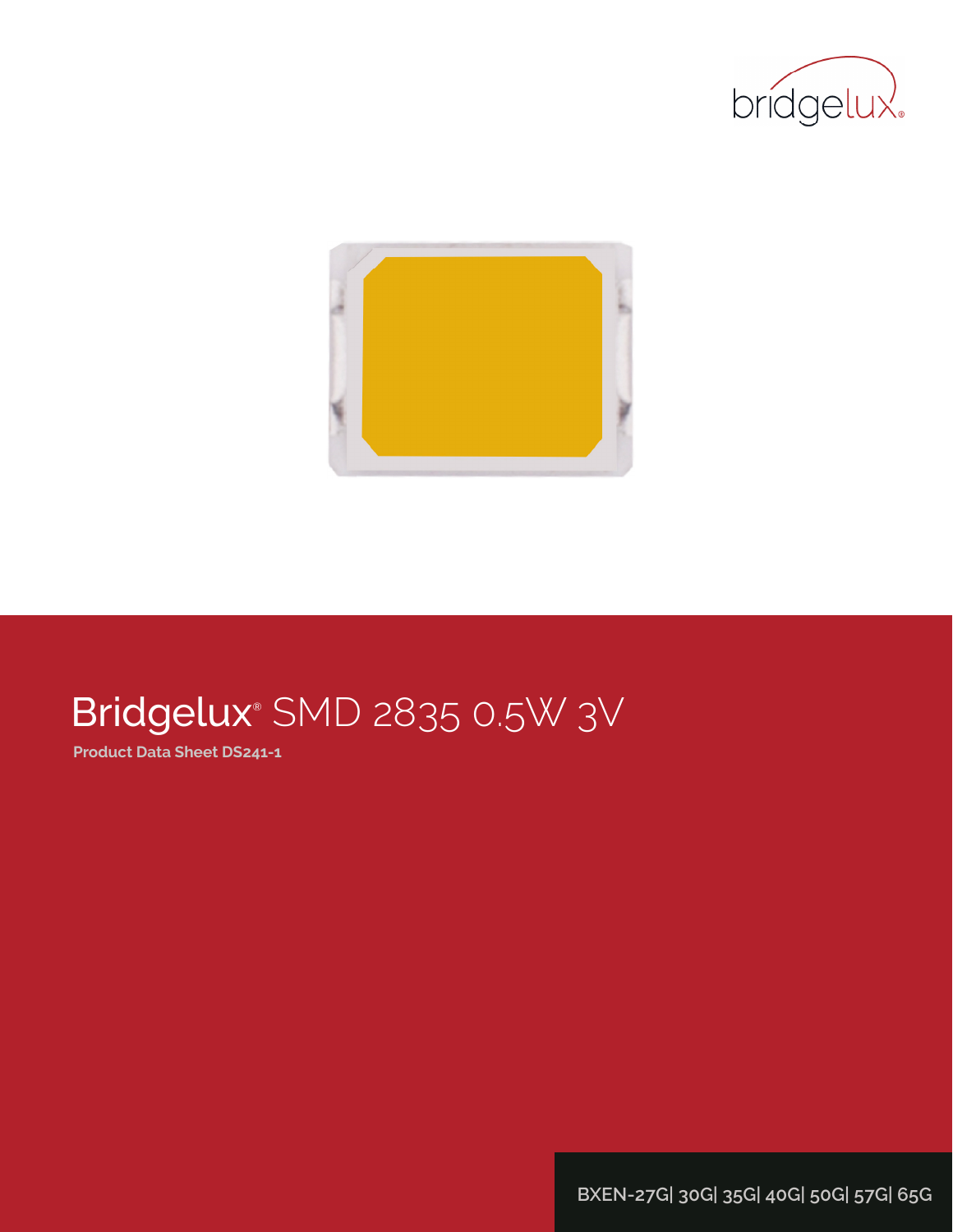# 2835 SMD 2835  $\overline{\bigcap}$ JINS



### Introduction

The Bridgelux SMD 2835 mid power LED is hot-color targeted, which ensures that the LEDs fall within their specified color bin at the typical application conditions of 85°C. With its broad lumen coverage and wide range of CCT options, the SMD 2835 provides unparalleled design-in flexibility for indoor and outdoor lighting applications. The SMD 2835 is ideal as a drop-in replacement for emitters with an industry standard 2.8mm x 3.5mm footprint.

#### **Features**

- Industry-standard 2835 footprint
- 9 bin color control
- Hot-color targeting ensures that color is within the ANSI bin at the typical application conditions of 85°C
- Enables 3- and 5-step MacAdam ellipse custom binning kits
- RoHS compliant and lead free
- Multiple CCT configurations for a wide range of lighting applications

#### **Benefits**

- Lower operating and manufacturing cost
- Ease of design and rapid go-to-market
- Uniform, consistent white light
- Reliable and constant white point
- Compliant with environmental standards
- Design flexibility

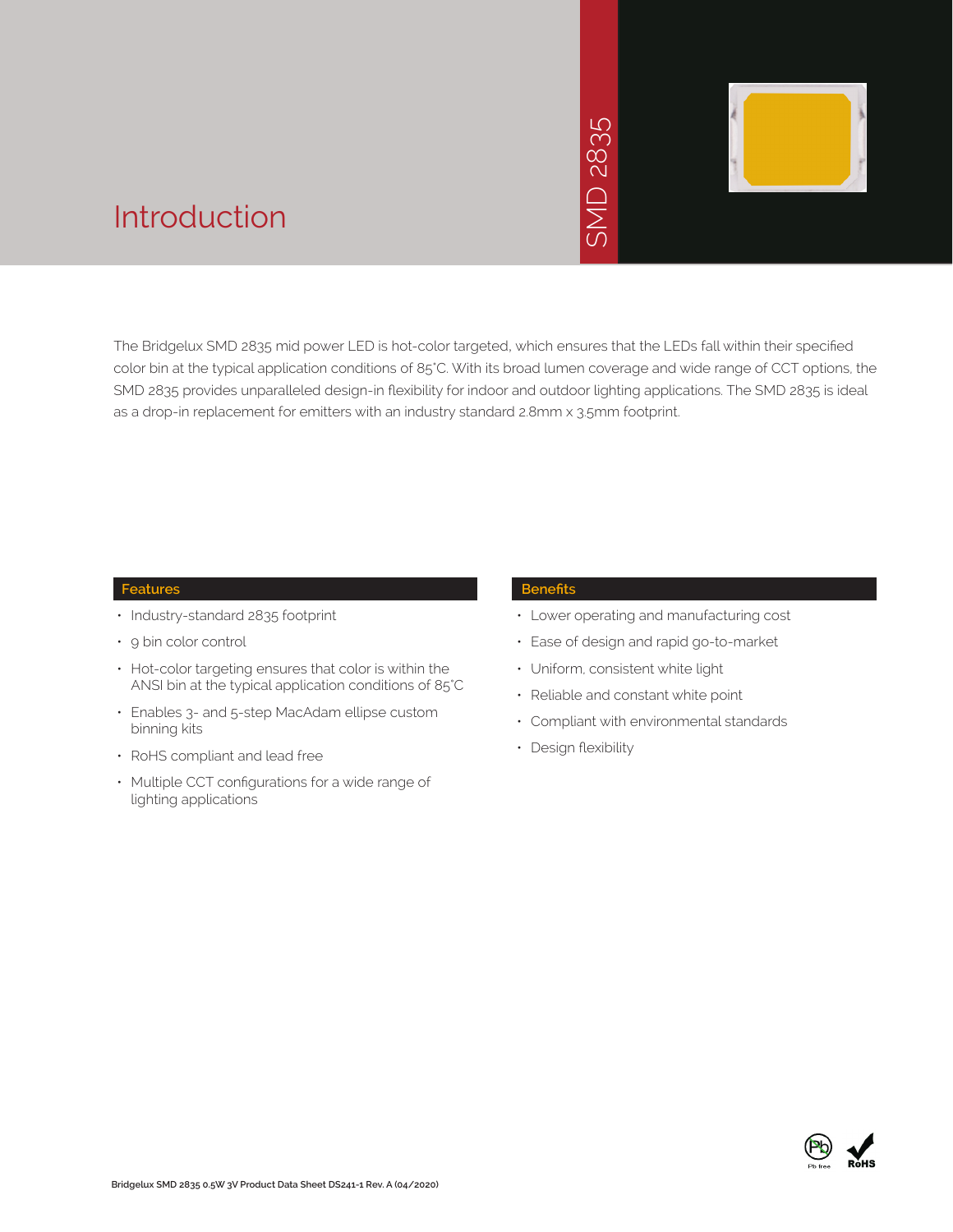### **Contents**

| Product Feature Map                         | $\overline{c}$ |
|---------------------------------------------|----------------|
| Product Nomenclature                        | $\overline{c}$ |
| <b>Product Test Conditions</b>              | $\overline{c}$ |
| <b>Product Selection Guide</b>              | 3              |
| Performance at Commonly Used Drive Currents | $\overline{4}$ |
| <b>Electrical Characteristics</b>           | 5              |
| Absolute Maximum Ratings                    | 6              |
| <b>Product Bin Definitions</b>              | 7              |
| Performance Curves                          | 10             |
| <b>Typical Radiation Pattern</b>            | 13             |
| Typical Color Spectrum                      | 14             |
| Mechanical Dimensions                       | 15             |
| Reliability                                 | 16             |
| <b>Reflow Characteristics</b>               | 17             |
| Packaging                                   | 18             |
| Design Resources                            | 20             |
| Precautions                                 | 20             |
| <b>Disclaimers</b>                          | 20             |
| About Bridgelux                             | 21             |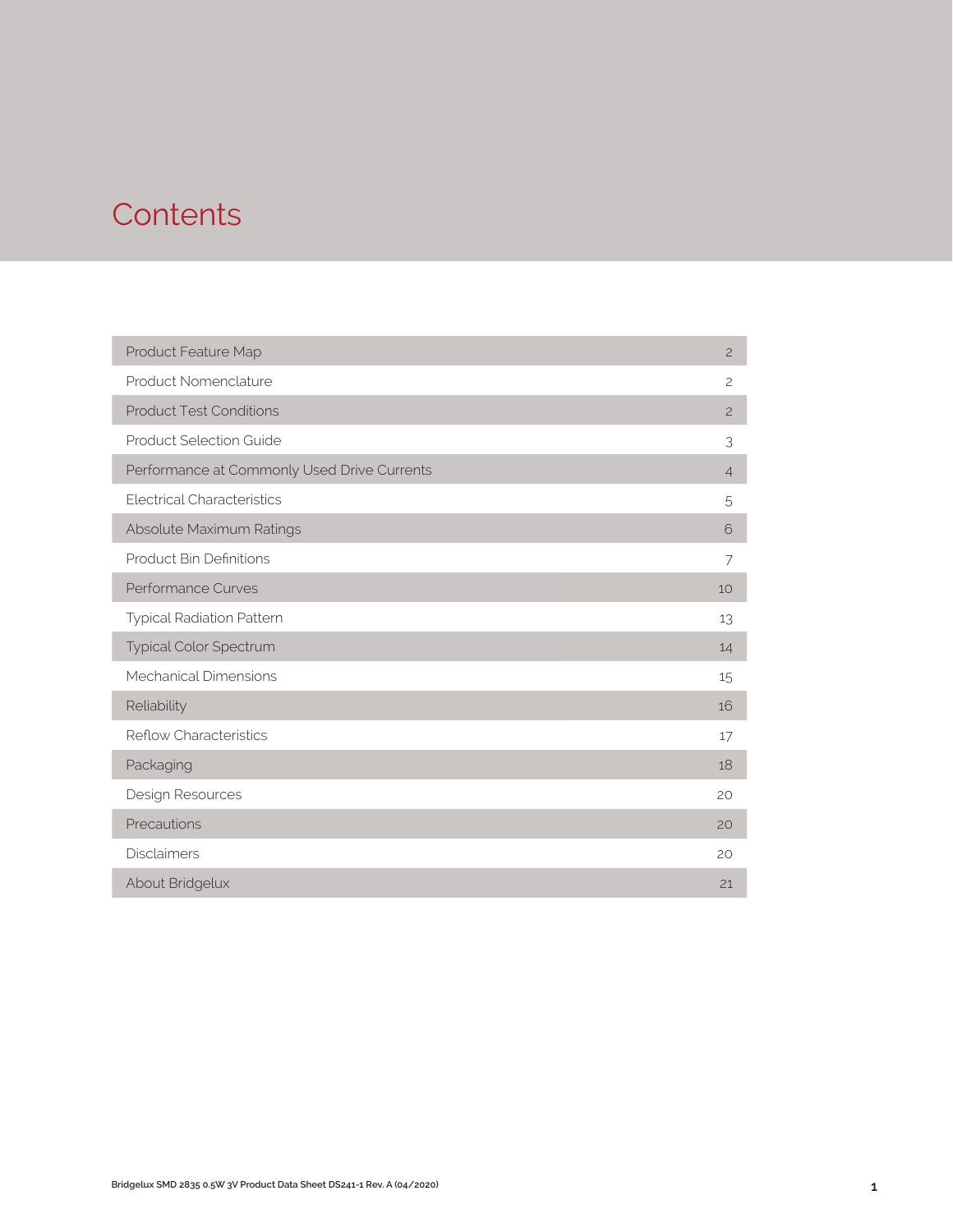### Product Feature Map

Bridgelux SMD LED products come in industry standard package sizes and follow ANSI binning standards. These LEDs are optimized for cost and performance, helping to ensure highly competitive system lumen per dollar performance while addressing the stringent efficacy and reliability standards required for modern lighting applications.





#### **Product Test Conditions**

Bridgelux SMD 2835 LEDs are tested and binned with a 10ms pulse of 150mA at T<sub>j</sub> (junction temperature)=T<sub>sp</sub> (solder point temperature) =25°C. Forward voltage and luminous flux are binned at a  $T_{j}$ -T $_{\rm sp}$ 25°C.while color is hot targeted at a T $_{\rm sp}$  of 85°C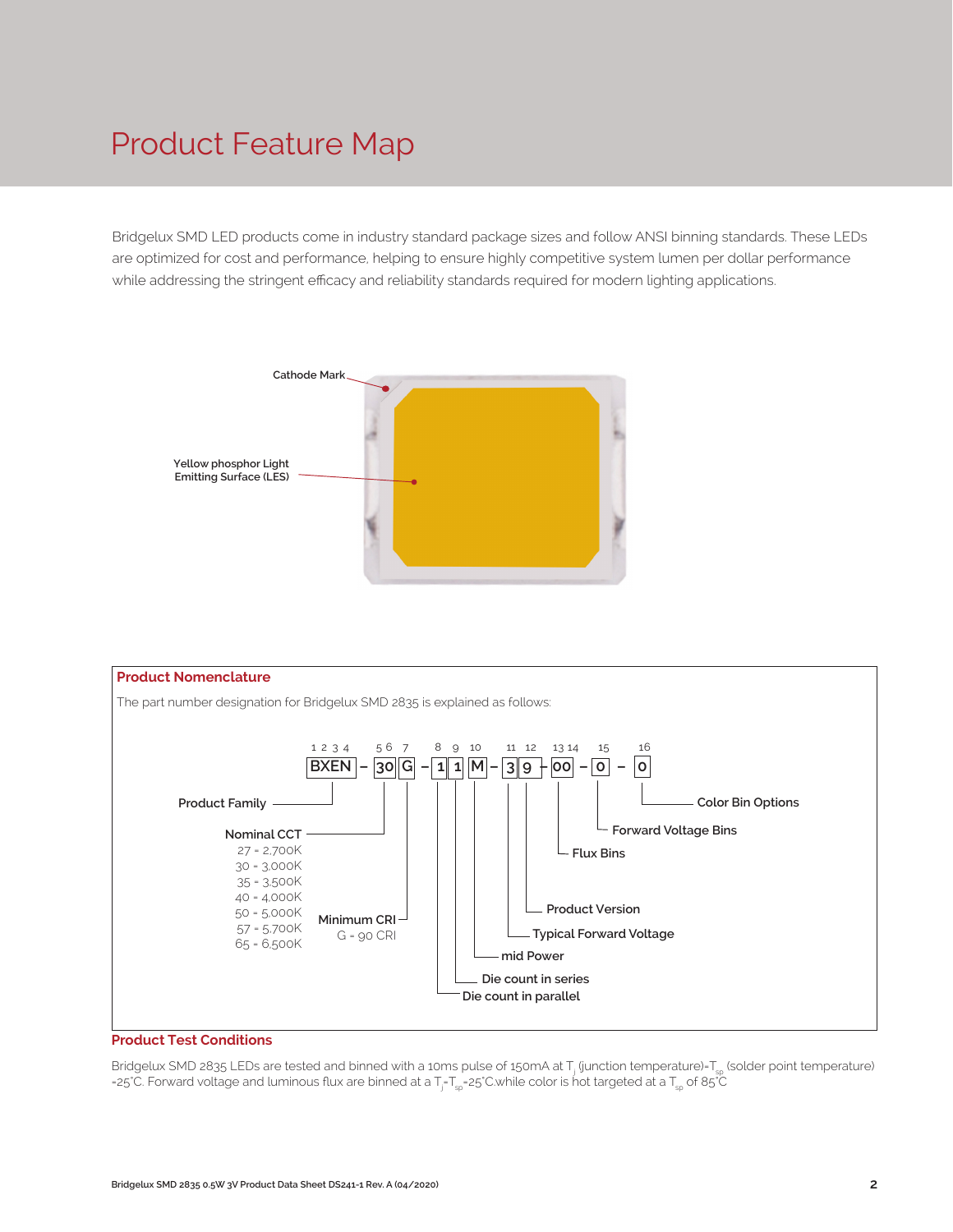### Product Selection Guide

The following product configurations are available:

| Part Number <sup>1,6</sup> | Nominal CCT <sup>2</sup><br>(K) | CRI <sup>3.5</sup> | <b>Nominal</b><br><b>Drive Current</b> |     | <b>Forward Voltage4.5</b><br>(V) |            | <b>Typical Pulsed</b><br>Flux $(lm)^{4.5}$ | <b>Typical Power</b><br>(W) | <b>Typical Efficacy</b><br>$\langle \text{Im}/\text{W} \rangle$ |
|----------------------------|---------------------------------|--------------------|----------------------------------------|-----|----------------------------------|------------|--------------------------------------------|-----------------------------|-----------------------------------------------------------------|
|                            |                                 |                    | (mA)                                   | Min | <b>Typical</b>                   | <b>Max</b> |                                            |                             |                                                                 |
| BXEN-27G-11M-39-00-0-0     | 2700                            | 90                 | 150                                    | 2.8 | 3.2                              | 3.4        | 51                                         | 0.5                         | 106                                                             |
| BXEN-30G-11M-39-00-0-0     | 3000                            | 90                 | 150                                    | 2.8 | 3.2                              | 3.4        | 55                                         | 0.5                         | 115                                                             |
| BXEN-35G-11M-39-00-0-0     | 3500                            | 90                 | 150                                    | 2.8 | 3.2                              | 3.4        | 55                                         | 0.5                         | 115                                                             |
| BXEN-40G-11M-39-00-0-0     | 4000                            | 90                 | 150                                    | 2.8 | 3.2                              | 3.4        | 59                                         | 0.5                         | 123                                                             |
| BXEN-50G-11M-39-00-0-0     | 5000                            | 90                 | 150                                    | 2.8 | 3.2                              | 3.4        | 59                                         | 0.5                         | 123                                                             |
| BXEN-57G-11M-39-00-0-0     | 5700                            | 90                 | 150                                    | 2.8 | 3.2<br>3.4<br>59<br>0.5          |            |                                            | 123                         |                                                                 |
| BXEN-65G-11M-39-00-0-0     | 6500                            | 90                 | 150                                    | 2.8 | 3.2                              | 3.4        | 59                                         | 0.5                         | 123                                                             |

#### **Table 1:** Selection Guide, Pulsed Measurement Data at 150mA (T<sub>j</sub>=T<sub>sp</sub>=25°C)

#### **Table 2:** Selection Guide, Pulsed Test Performance  $(T_{\rm so} = 85^{\circ}C)^{7,8}$

| Part Number <sup>1,6</sup> | Nominal CCT <sup>2</sup><br>CR13.5<br>(K) |    | <b>Nominal Drive</b><br>Current |     | <b>Forward Voltage<sup>5</sup></b><br>(V) |            | <b>Typical Pulsed</b>  | <b>Typical Power</b> | <b>Typical Efficacy</b>              |  |
|----------------------------|-------------------------------------------|----|---------------------------------|-----|-------------------------------------------|------------|------------------------|----------------------|--------------------------------------|--|
|                            |                                           |    | (mA)                            | Min | <b>Typical</b>                            | <b>Max</b> | Flux (lm) <sup>5</sup> | (W)                  | $\langle \text{Im}/\text{W} \rangle$ |  |
| BXEN-27G-11M-39-00-0-0     | 2700                                      | 90 | 150                             | 2.7 | 3.1                                       | 3.3        | 44                     | 0.5                  | 93                                   |  |
| BXEN-30G-11M-39-00-0-0     | 3000                                      | 90 | 150                             | 2.7 | 3.1                                       | 3.3        | 48                     | 0.5                  | 100                                  |  |
| BXEN-35G-11M-39-00-0-0     | 3500                                      | 90 | 150                             | 2.7 | 3.1                                       | 3.3        | 48                     | 0.5                  | 100                                  |  |
| BXEN-40G-11M-39-00-0-0     | 4000                                      | 90 | 150                             | 2.7 | 3.1                                       | 3.3        | 51                     | 0.5                  | 107                                  |  |
| BXEN-50G-11M-39-00-0-0     | 5000                                      | 90 | 150                             | 2.7 | 3.1                                       | 3.3        | 51                     | 0.5                  | 107                                  |  |
| BXEN-57G-11M-39-00-0-0     | 5700                                      | 90 | 2.7<br>150<br>3.1<br>3.3<br>51  |     | 0.5                                       | 107        |                        |                      |                                      |  |
| BXEN-65G-11M-39-00-0-0     | 6500                                      | 90 | 150                             | 2.7 | 3.1                                       | 3.3        | 51                     | 0.5                  | 107                                  |  |

Notes for Tables 1 & 2:

1. The last 6 characters (including hyphens '-') refer to flux bins, forward voltage bins, and color bin options, respectively. "00-0-0" denotes the full distribution of flux, forward voltage, and 7 SDCM color.

Example: BXEN-30G-11M-39-00-0-0 refers to the full distribution of flux, forward voltage, and color within a 3000K 7-step ANSI standard

chromaticity region with a minimum of 90CRI, 1x1 die configuration, mid power, 3.2V typical forward voltage.

2. Product CCT is hot targeted at Tsp = 85°C. Nominal CCT as defined by ANSI C78.377-2011.

3. Listed CRIs are minimum values and include test tolerance.

4. Products tested under pulsed condition (10ms pulse width) at nominal drive current where Tj=Tsp=25°C.

5. Bridgelux maintains a ±7.5% tolerance on luminous flux measurements, ±0.1V tolerance on forward voltage measurements, and ±2 tolerance on CRI measurements for the SMD 2835.

6. Refer to Table 6 and Table 7 for Bridgelux SMD 2835 Luminous Flux Binning and Forward Voltage Binning information.

7. Typical pulsed test performance values are provided as reference only and are not a guarantee of performance.

8. Typical performance is estimated based on operation under pulsed current with LED emitter mounted onto a heat sink with thermal interface material and the solder point temperature maintained at 25°C. Based on Bridgelux test setup, values may vary depending on the thermal design of the luminaire and/or the exposed environment to which the product is subjected.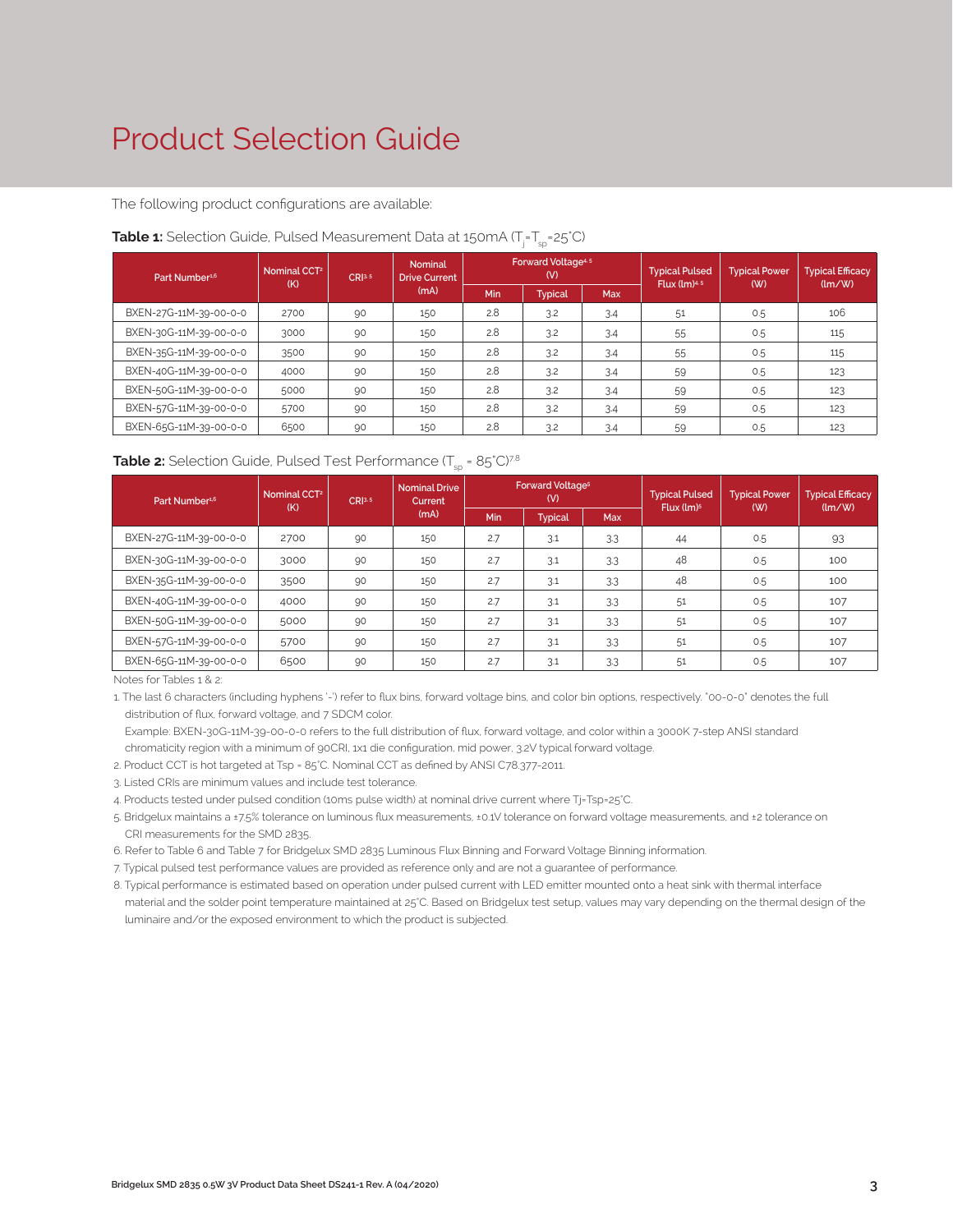### Performance at Commonly Used Drive Currents

SMD 2835 LEDs are tested to the specifications shown using the nominal drive currents in Table 1. SMD 2835 may also be driven at other drive currents dependent on specific application design requirements. The performance at any drive current can be derived from the current vs. voltage characteristics shown in Figure 2 and the relative luminous flux vs. current characteristics shown in Figure 3. The performance at commonly used drive currents is summarized in Table 3.

| <b>Part Number</b>     | <b>CRI</b> | <b>Drive</b><br>Current <sup>1</sup><br>(mA) | Typical V.<br>$T_{sp}$ = 25°C<br>(V) | <b>Typical Power</b><br>$T_{sp}$ = 25°C<br>$($ W) | <b>Typical Pulsed</b><br>Flux <sup>2</sup><br>$T_{sp} = 25^{\circ}C$<br>(lm)                                                                                                                                                                                                                                                                                                                                                                                                                                                                                                                       | <b>Typical</b><br>DC Flux <sup>3</sup><br>$T_{\rm SD} = 85^{\circ}C$<br>(lm)                                                                                         | <b>Typical</b><br><b>Efficacy</b><br>$T_{\text{cm}}$ = 25 $^{\circ}$ C<br>$(\mathbf{m} / \mathbf{W})$ |
|------------------------|------------|----------------------------------------------|--------------------------------------|---------------------------------------------------|----------------------------------------------------------------------------------------------------------------------------------------------------------------------------------------------------------------------------------------------------------------------------------------------------------------------------------------------------------------------------------------------------------------------------------------------------------------------------------------------------------------------------------------------------------------------------------------------------|----------------------------------------------------------------------------------------------------------------------------------------------------------------------|-------------------------------------------------------------------------------------------------------|
|                        |            | 30                                           | 2.8                                  | 0.1                                               | 12                                                                                                                                                                                                                                                                                                                                                                                                                                                                                                                                                                                                 | 11                                                                                                                                                                   | 147                                                                                                   |
|                        |            | 60                                           | 2.9                                  | 0.2                                               | 21<br>24<br>0.3<br>34<br>30<br>38<br>O.4<br>43<br>51<br>44<br>0.5<br>12<br>O.1<br>13<br>25<br>0.2<br>23<br>32<br>37<br>0.3<br>47<br>40<br>0.4<br>48<br>0.5<br>55<br>12<br>0.1<br>13<br>0.2<br>25<br>23<br>0.3<br>37<br>32<br>40<br>0.4<br>47<br>48<br>0.5<br>55<br>O.1<br>14<br>13<br>0.2<br>27<br>24<br>0.3<br>39<br>34<br>50<br>0.4<br>43<br>59<br>51<br>0.5<br>13<br>14<br>0.1<br>0.2<br>27<br>24<br>0.3<br>39<br>34<br>50<br>43<br>0.4<br>0.5<br>59<br>51<br>0.1<br>14<br>13<br>0.2<br>27<br>24<br>0.3<br>39<br>34<br>0.4<br>50<br>43<br>0.5<br>51<br>59<br>13<br>O.1<br>14<br>24<br>0.2<br>27 | 135                                                                                                                                                                  |                                                                                                       |
| BXEN-27G-11M-39-00-0-0 | 90         | 90                                           | 3.0                                  |                                                   |                                                                                                                                                                                                                                                                                                                                                                                                                                                                                                                                                                                                    |                                                                                                                                                                      | 125                                                                                                   |
|                        |            | 120                                          | 3.1                                  |                                                   |                                                                                                                                                                                                                                                                                                                                                                                                                                                                                                                                                                                                    |                                                                                                                                                                      | 116                                                                                                   |
|                        |            | 150                                          | 3.2                                  |                                                   |                                                                                                                                                                                                                                                                                                                                                                                                                                                                                                                                                                                                    |                                                                                                                                                                      | 106                                                                                                   |
|                        |            | 30                                           | 2.8                                  |                                                   |                                                                                                                                                                                                                                                                                                                                                                                                                                                                                                                                                                                                    |                                                                                                                                                                      | 159                                                                                                   |
|                        |            | 60                                           | 2.9                                  |                                                   |                                                                                                                                                                                                                                                                                                                                                                                                                                                                                                                                                                                                    |                                                                                                                                                                      | 146                                                                                                   |
| BXEN-30G-11M-39-00-0-0 | 90         | 90                                           | 3.0                                  |                                                   | 34<br>39<br>43<br>50<br>51<br>59                                                                                                                                                                                                                                                                                                                                                                                                                                                                                                                                                                   | 135                                                                                                                                                                  |                                                                                                       |
|                        |            | 120                                          | 3.1                                  |                                                   |                                                                                                                                                                                                                                                                                                                                                                                                                                                                                                                                                                                                    |                                                                                                                                                                      | 126                                                                                                   |
|                        |            | 150                                          | 3.2                                  |                                                   |                                                                                                                                                                                                                                                                                                                                                                                                                                                                                                                                                                                                    |                                                                                                                                                                      | 115                                                                                                   |
|                        |            | 30                                           | 2.8                                  |                                                   |                                                                                                                                                                                                                                                                                                                                                                                                                                                                                                                                                                                                    |                                                                                                                                                                      | 159                                                                                                   |
|                        |            | 60                                           | 2.9                                  |                                                   |                                                                                                                                                                                                                                                                                                                                                                                                                                                                                                                                                                                                    | 146<br>135<br>126<br>115<br>170<br>156<br>145<br>135<br>123<br>170<br>156<br>145<br>135<br>123<br>170<br>156<br>145<br>135<br>123<br>170<br>156<br>145<br>135<br>123 |                                                                                                       |
| BXEN-35G-11M-39-00-0-0 | 90         | 90                                           | 3.0                                  |                                                   |                                                                                                                                                                                                                                                                                                                                                                                                                                                                                                                                                                                                    |                                                                                                                                                                      |                                                                                                       |
|                        |            | 120                                          | 3.1                                  |                                                   |                                                                                                                                                                                                                                                                                                                                                                                                                                                                                                                                                                                                    |                                                                                                                                                                      |                                                                                                       |
|                        |            | 150                                          | 3.2                                  |                                                   |                                                                                                                                                                                                                                                                                                                                                                                                                                                                                                                                                                                                    |                                                                                                                                                                      |                                                                                                       |
|                        |            | 30                                           | 2.8                                  |                                                   |                                                                                                                                                                                                                                                                                                                                                                                                                                                                                                                                                                                                    |                                                                                                                                                                      |                                                                                                       |
|                        |            | 60                                           | 2.9                                  |                                                   |                                                                                                                                                                                                                                                                                                                                                                                                                                                                                                                                                                                                    |                                                                                                                                                                      |                                                                                                       |
| BXEN-40G-11M-39-00-0-0 | 90         | 90                                           | 3.0                                  |                                                   |                                                                                                                                                                                                                                                                                                                                                                                                                                                                                                                                                                                                    |                                                                                                                                                                      |                                                                                                       |
|                        |            | 120                                          | 3.1                                  |                                                   |                                                                                                                                                                                                                                                                                                                                                                                                                                                                                                                                                                                                    |                                                                                                                                                                      |                                                                                                       |
|                        |            | 150                                          | 3.2                                  |                                                   |                                                                                                                                                                                                                                                                                                                                                                                                                                                                                                                                                                                                    |                                                                                                                                                                      |                                                                                                       |
|                        |            | 30                                           | 2.8                                  |                                                   |                                                                                                                                                                                                                                                                                                                                                                                                                                                                                                                                                                                                    |                                                                                                                                                                      |                                                                                                       |
|                        |            | 60                                           | 2.9                                  |                                                   |                                                                                                                                                                                                                                                                                                                                                                                                                                                                                                                                                                                                    |                                                                                                                                                                      |                                                                                                       |
| BXEN-50G-11M-39-00-0-0 | 90         | 90                                           | 3.0                                  |                                                   |                                                                                                                                                                                                                                                                                                                                                                                                                                                                                                                                                                                                    |                                                                                                                                                                      |                                                                                                       |
|                        |            | 120                                          | 3.1                                  |                                                   |                                                                                                                                                                                                                                                                                                                                                                                                                                                                                                                                                                                                    |                                                                                                                                                                      |                                                                                                       |
|                        |            | 150                                          | 3.2                                  |                                                   |                                                                                                                                                                                                                                                                                                                                                                                                                                                                                                                                                                                                    |                                                                                                                                                                      |                                                                                                       |
|                        |            | 30                                           | 2.8                                  |                                                   |                                                                                                                                                                                                                                                                                                                                                                                                                                                                                                                                                                                                    |                                                                                                                                                                      |                                                                                                       |
|                        |            | 60                                           | 2.9                                  |                                                   |                                                                                                                                                                                                                                                                                                                                                                                                                                                                                                                                                                                                    |                                                                                                                                                                      |                                                                                                       |
| BXEN-57G-11M-39-00-0-0 | 90         | 90                                           | 3.0                                  |                                                   |                                                                                                                                                                                                                                                                                                                                                                                                                                                                                                                                                                                                    |                                                                                                                                                                      |                                                                                                       |
|                        |            | 120                                          | 3.1                                  |                                                   |                                                                                                                                                                                                                                                                                                                                                                                                                                                                                                                                                                                                    |                                                                                                                                                                      |                                                                                                       |
|                        |            | 150                                          | 3.2                                  |                                                   |                                                                                                                                                                                                                                                                                                                                                                                                                                                                                                                                                                                                    |                                                                                                                                                                      |                                                                                                       |
|                        |            | 30                                           | 2.8                                  |                                                   |                                                                                                                                                                                                                                                                                                                                                                                                                                                                                                                                                                                                    |                                                                                                                                                                      |                                                                                                       |
|                        |            | 60                                           | 2.9                                  |                                                   |                                                                                                                                                                                                                                                                                                                                                                                                                                                                                                                                                                                                    |                                                                                                                                                                      |                                                                                                       |
| BXEN-65G-11M-39-00-0-0 | 90         | 90                                           | 3.0                                  | 0.3                                               |                                                                                                                                                                                                                                                                                                                                                                                                                                                                                                                                                                                                    |                                                                                                                                                                      |                                                                                                       |
|                        |            | 120                                          | 3.1                                  | 0.4                                               |                                                                                                                                                                                                                                                                                                                                                                                                                                                                                                                                                                                                    |                                                                                                                                                                      |                                                                                                       |
|                        |            | 150                                          | 3.2                                  | 0.5                                               |                                                                                                                                                                                                                                                                                                                                                                                                                                                                                                                                                                                                    |                                                                                                                                                                      |                                                                                                       |

Notes for Tables 3:

1. Alternate drive currents in Table 3 are provided for reference only and are not a guarantee of performance.

2. Bridgelux maintains a ± 7.5% tolerance on flux measurements.

3. Typical stabilized DC performance values are provided as reference only and are not a guarantee of performance.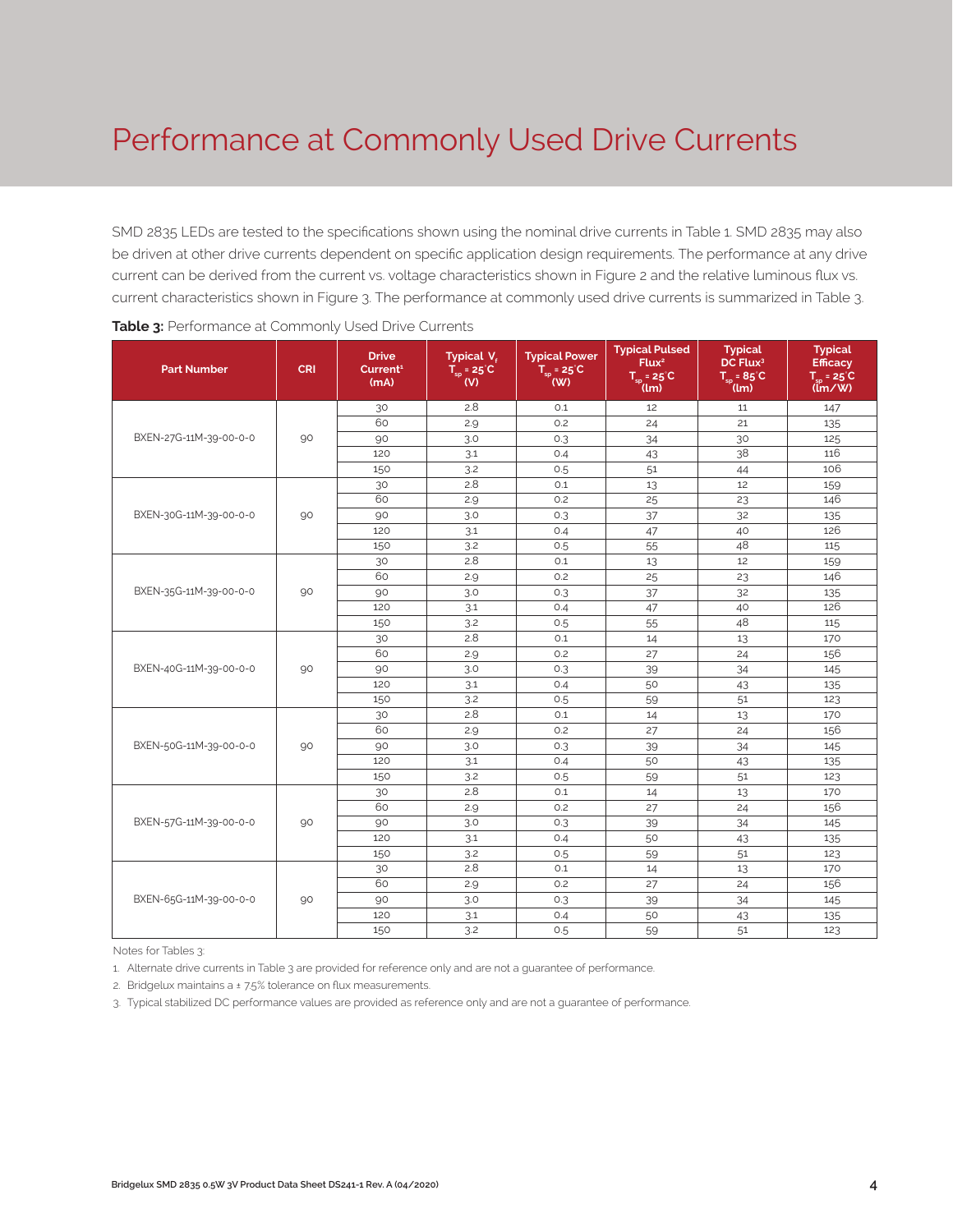### Electrical Characteristics

#### **Table 4:** Electrical Characteristics

|                          | <b>Drive Current</b> |                | <b>Forward Voltage</b><br>$(V)$ <sup>2,3</sup> |                | <b>Typical</b><br><b>Temperature</b><br><b>Coefficient</b>  | <b>Typical</b><br><b>Thermal</b><br><b>Resistance</b>                |  |
|--------------------------|----------------------|----------------|------------------------------------------------|----------------|-------------------------------------------------------------|----------------------------------------------------------------------|--|
| Part Number <sup>1</sup> | (mA)                 | <b>Minimum</b> | <b>Typical</b>                                 | <b>Maximum</b> | of Forward<br>Voltage<br>$\Delta V \sim \Delta T$<br>(mV/C) | <b>Junction</b><br>to Solder Point <sup>4</sup><br>$R_{j-sp}$ (°C/W) |  |
| BXEN-XXX-11M-39-00-0-0   | 150                  | 2.8            | 3.2                                            | 3.4            | $-1.35$                                                     | 37                                                                   |  |

Notes for Tables 4:

1. The last 6 characters (including hyphens '-') refer to flux bins, forward voltage bins, and color bin options, respectively. "00-0-0" denotes the full distribution of flux, forward voltage, and 7 SDCM color.

 Example: BXEN-30G-11M-39-00-0-0 refers to the full distribution of flux, forward voltage, and color within a 3000K 7-step ANSI standard chromaticity region with a minimum of 90CRI, 1x1 die configuration, mid power, 3.2V typical forward voltage.

2. Bridgelux maintains a tolerance of ± 0.1V on forward voltage measurements. Voltage minimum and maximum values at the nominal drive current are guaranteed by 100% test.

3. Products tested under pulsed condition (10ms pulse width) at nominal drive current where Tsp = 25°C.

4. Thermal resistance value was calculated using total electrical input power; optical power was not subtracted from input power.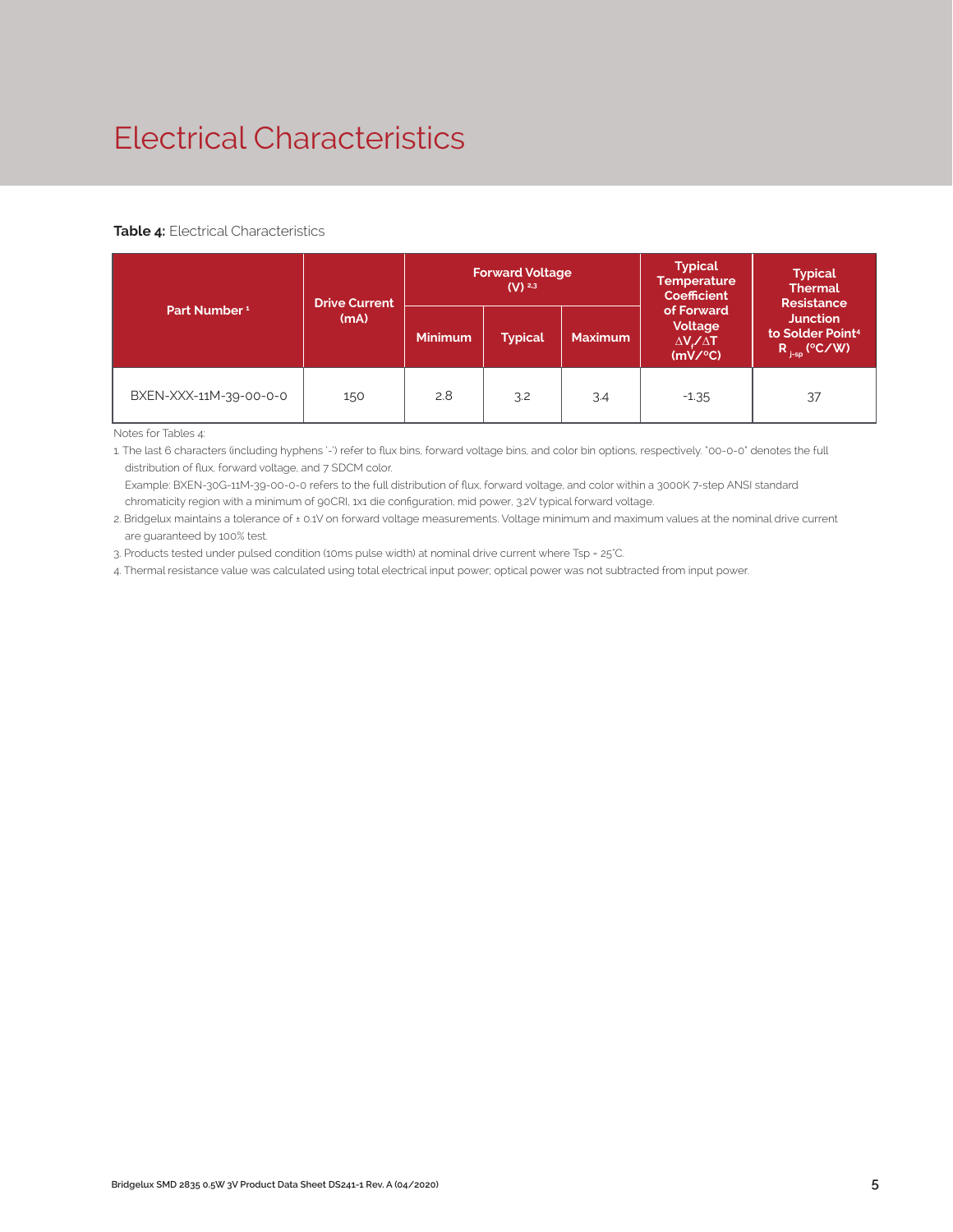# Absolute Maximum Ratings

#### **Table 5:** Maximum Ratings

| Parameter                                             | Maximum Rating                                  |
|-------------------------------------------------------|-------------------------------------------------|
| LED Junction Temperature (T <sub>i</sub> )            | $125^{\circ}$ C                                 |
| Storage Temperature                                   | $-40^{\circ}$ C to $+105^{\circ}$ C             |
| Operating Solder Point Temperature (T <sub>Sp</sub> ) | $-40^{\circ}$ C to $+105^{\circ}$ C             |
| <b>Soldering Temperature</b>                          | 260°C or lower for a maximum of 10 seconds      |
| Maximum Drive Current                                 | 150 <sub>m</sub> A                              |
| Maximum Peak Pulsed Forward Current <sup>1</sup>      | 300 <sub>m</sub> A                              |
| Maximum Reverse Voltage <sup>2</sup>                  |                                                 |
| Moisture Sensitivity Rating                           | MSL <sub>3</sub>                                |
| Electrostatic Discharge                               | 2kV HBM, JEDEC-JS-001-HBM and JEDEC-JS-001-2012 |

Notes for Tables 5:

1. Bridgelux recommends a maximum duty cycle of 10% and pulse width of 10 ms when operating LED SMD at maximum peak pulsed current specified. Maximum peak pulsed current indicate values where LED SMD can be driven without catastrophic failures.

2. Light emitting diodes are not designed to be driven in reverse voltage and will not produce light under this condition. no rating is provided.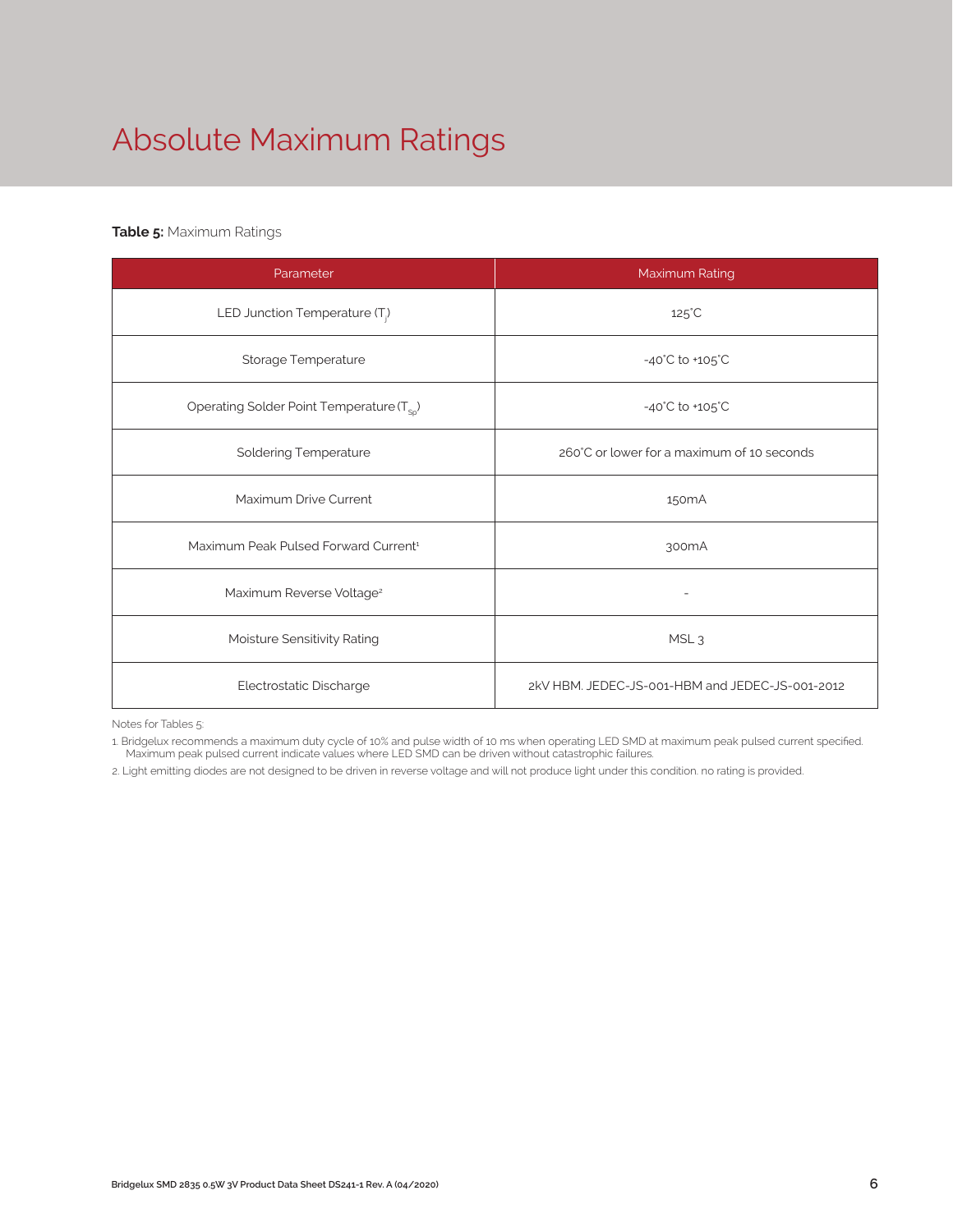### Product Bin Definitions

Table 6 lists the standard photometric luminous flux bins for Bridgelux SMD 2835 LEDs. Although several bins are listed, product availability in a particular bin varies by production run and by product performance. Not all bins are available in all CCTs.

| <b>Table 6:</b> Luminous Flux Bin Definitions at 150mA, $T_{\textrm{sp}}$ =25°C |  |
|---------------------------------------------------------------------------------|--|
|---------------------------------------------------------------------------------|--|

| <b>Bin Code</b> | <b>Minimum</b> | <b>Maximum</b> | <b>Unit</b> | <b>Condition</b> |
|-----------------|----------------|----------------|-------------|------------------|
| 2A              | 50             | 55             |             |                  |
| 2B              | 55             | 60             |             |                  |
| 2C              | 60             | 65             | lm          | $I_F = 150mA$    |
| 2D              | 65             | 70             |             |                  |

Note for Tables 6:

1. Bridgelux maintains a tolerance of ± 7.5% on luminous flux measurements.

#### **Table 7:** Forward Voltage Bin Definition at 150mA, T<sub>sp</sub>=25°C

| <b>Bin Code</b> | Minimum | <b>Maximum</b> | <b>Unit</b> | Condition     |
|-----------------|---------|----------------|-------------|---------------|
|                 | 2.8     | 2.9            |             |               |
| B               | 2.9     | 3.0            |             |               |
|                 | 3.0     | 3.1            |             |               |
|                 | 3.1     | 3.2            |             | $I_F = 150mA$ |
|                 | 3.2     | 3.3            |             |               |
|                 | 3.3     | 3.4            |             |               |

Note for Tables 7:

1. Bridgelux maintains a tolerance of ± 0.1V on forward voltage measurements.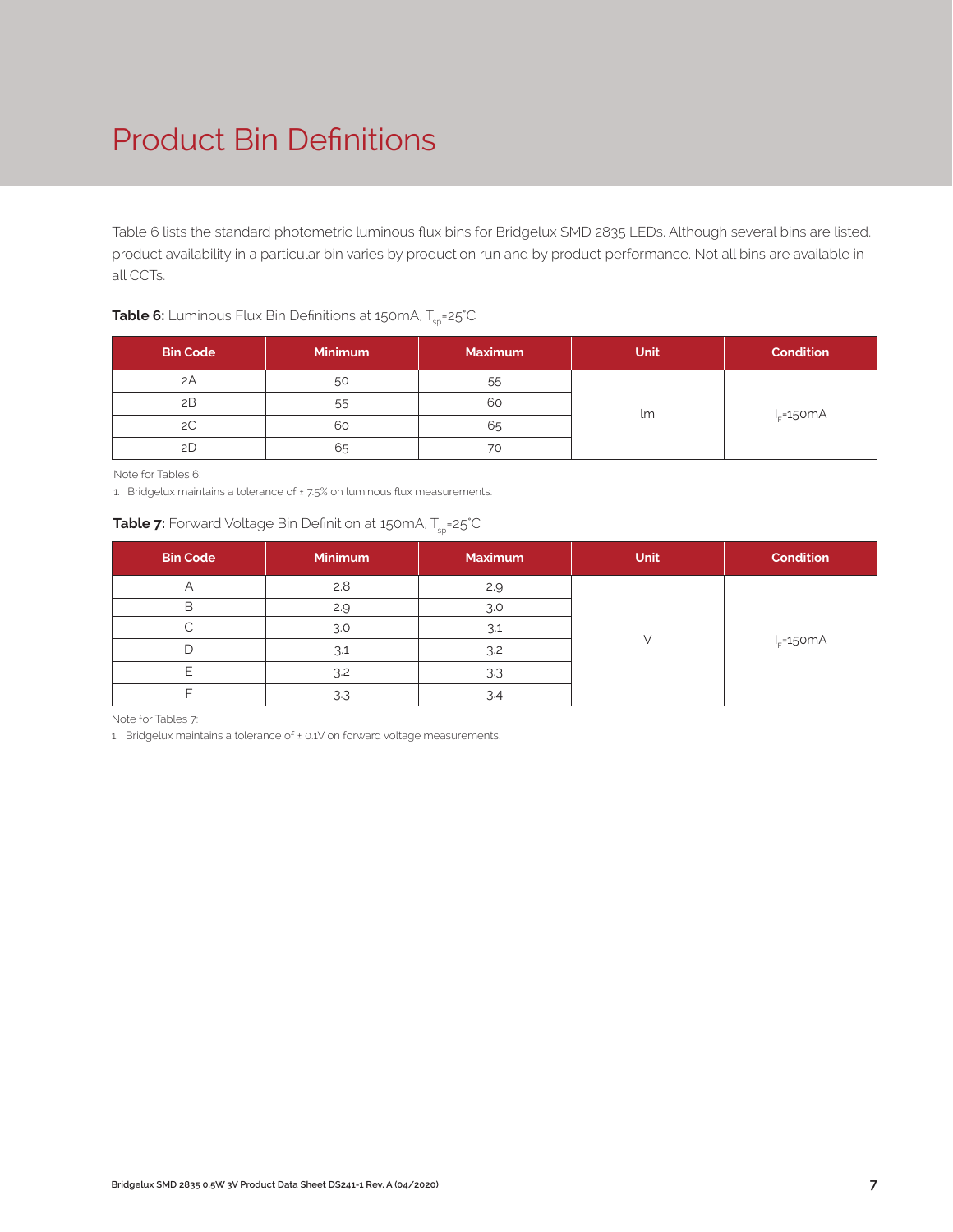### Product Bin Definitions

| <b>CCT</b> |                    |              | <b>Center Point</b> |                   |                   | <b>Ellipse</b>        |                  |
|------------|--------------------|--------------|---------------------|-------------------|-------------------|-----------------------|------------------|
|            | <b>Color Space</b> | $\mathsf{x}$ | Y                   | <b>Major Axis</b> | <b>Minor Axis</b> | <b>Rotation Angle</b> | <b>Color Bin</b> |
|            | 3 SDCM             | 0.4578       | 0.4101              | 0.00810           | 0.00420           | 53.70                 | $\mathbf{1}$     |
| 2700K      | 5 SDCM             | 0.4578       | 0.4101              | 0.01350           | 0.00700           | 53.70                 | 1/A/B/C/D        |
|            | 3 SDCM             | 0.4338       | 0.4030              | 0.00834           | 0.00408           | 53.22                 | $\mathbf{1}$     |
| 3000K      | 5 SDCM             | 0.4338       | 0.4030              | 0.01390           | 0.00680           | 53.22                 | 1/A/B/C/D        |
|            | 3 SDCM             | 0.4073       | 0.3917              | 0.00927           | 0.00414           | 54.00                 | $\mathbf{1}$     |
| 3500K      | 5 SDCM             | 0.4073       | 0.3917              | 0.01545           | 0.00690           | 54.00                 | 1/A/B/C/D        |
|            | 3 SDCM             | 0.3818       | 0.3797              | 0.00939           | 0.00402           | 53.72                 | $\mathbf{1}$     |
| 4000K      | 5 SDCM             | 0.3818       | 0.3797              | 0.01565           | 0.00670           | 53.72                 | 1/A/B/C/D        |
|            | 3 SDCM             | 0.3447       | 0.3553              | 0.00822           | 0.00354           | 59.62                 | $\mathbf{1}$     |
| 5000K      | 5 SDCM             | 0.3447       | 0.3553              | 0.01370           | 0.00590           | 59.62                 | 1/A/B/C/D        |
|            | 3 SDCM             | 0.3287       | 0.3417              | 0.00746           | 0.00320           | 59.09                 | 1                |
| 5700K      | 5 SDCM             | 0.3287       | 0.3417              | 0.01243           | 0.00533           | 59.09                 | 1/A/B/C/D        |
|            | 3 SDCM             | 0.3123       | 0.3282              | 0.00669           | 0.00285           | 58.57                 | 1                |
| 6500K      | 5 SDCM             | 0.3123       | 0.3282              | 0.01115           | 0.00475           | 58.57                 | 1/A/B/C/D        |

**Table 8:** 3- and 5-step MacAdam Ellipse Color Bin Definitions

| <b>Point</b> |        | <b>2700K</b><br>3000K |        | 3500K  |             |        | 4000K  |        | 5000K  |        | 5700K  | 6500K  |        | Color  |      |
|--------------|--------|-----------------------|--------|--------|-------------|--------|--------|--------|--------|--------|--------|--------|--------|--------|------|
|              | x      | y                     | x      | v      | $\mathbf x$ | У      | x      | y      | x      | ۷      | x      | y      | x      | V.     | Bin  |
|              | 0.4813 | 0.4319                | 0.4562 | 0.4260 | 0.4299      | 0.4165 | 0.4006 | 0.4044 | 0.3551 | 0.3760 | 0.3376 | 0.3616 | 0.3205 | 0.3481 |      |
| <b>ANSI</b>  | 0.4562 | 0.426                 | 0.4299 | 0.4165 | 0.3996      | 0.4015 | 0.3736 | 0.3874 | 0.3376 | 0.3616 | 0.3207 | 0.3462 | 0.3028 | 0.3304 |      |
|              | 0.4373 | 0.3893                | 0.4147 | 0.3814 | 0.3889      | 0.3690 | 0.3670 | 0.3578 | 0.3366 | 0.3369 | 0.3222 | 0.3243 | 0.3068 | 0.3113 |      |
|              | 0.4593 | 0.3944                | 0.4373 | 0.3893 | 0.4147      | 0.3814 | 0.3898 | 0.3716 | 0.3515 | 0.3487 | 0.3366 | 0.3369 | 0.3221 | 0.3261 | F/F/ |
|              | 0.4687 | 0.4289                | 0.4431 | 0.4213 | 0.4148      | 0.4090 | 0.3871 | 0.3959 | 0.3463 | 0.3687 | 0.3290 | 0.3538 | 0.3115 | 0.3391 | G/H  |
| V-up         | 0.4618 | 0.4170                | 0.4377 | 0.4101 | 0.4112      | 0.3996 | 0.3847 | 0.3873 | 0.3457 | 0.3617 | 0.3290 | 0.3470 | 0.3124 | 0.3328 |      |
|              | 0.4483 | 0.3919                | 0.4260 | 0.3854 | 0.4018      | 0.3752 | 0.3784 | 0.3647 | 0.3440 | 0.3427 | 0.3290 | 0.3300 | 0.3144 | 0.3186 |      |
| V-down       | 0.4542 | 0.4031                | 0.4310 | 0.3960 | 0.4053      | 0.3844 | 0.3807 | 0.3730 | 0.3445 | 0.3495 | 0.3290 | 0.3369 | 0.3135 | 0.3250 |      |
|              | 0.4468 | 0.4077                | 0.4223 | 0.3990 | 0.3941      | 0.3848 | 0.3702 | 0.3722 | 0.3371 | 0.3490 | 0.3215 | 0.3350 | 0.3048 | 0.3207 |      |
| H-left       | 0.4524 | 0.4089                | 0.4283 | 0.4013 | 0.4012      | 0.3885 | 0.3755 | 0.3755 | 0.3395 | 0.3509 | 0.3240 | 0.3372 | 0.3081 | 0.3240 |      |
|              | 0.4703 | 0.4132                | 0.4468 | 0.4077 | 0.4223      | 0.3990 | 0.3950 | 0.3875 | 0.3533 | 0.3620 | 0.3371 | 0.3490 | 0.3213 | 0.3373 |      |
| H-right      | 0.4632 | 0.4115                | 0.4394 | 0.4052 | 0.4133      | 0.3945 | 0.3880 | 0.3834 | 0.3498 | 0.3592 | 0.3334 | 0.3456 | 0.3165 | 0.3325 |      |
| Center       | 0.4578 | 0.4101                | 0.4338 | 0.4030 | 0.4073      | 0.3917 | 0.3818 | 0.3797 | 0.3447 | 0.3553 | 0.3287 | 0.3417 | 0.3123 | 0.3282 |      |

Notes for Tables 8:

1. Color binning at  $T_{\rm so}$ =85°C unless otherwise specified

2. Bridgelux maintains a tolerance of ± 0.007 on x and y color coordinates in the CIE 1931 color space.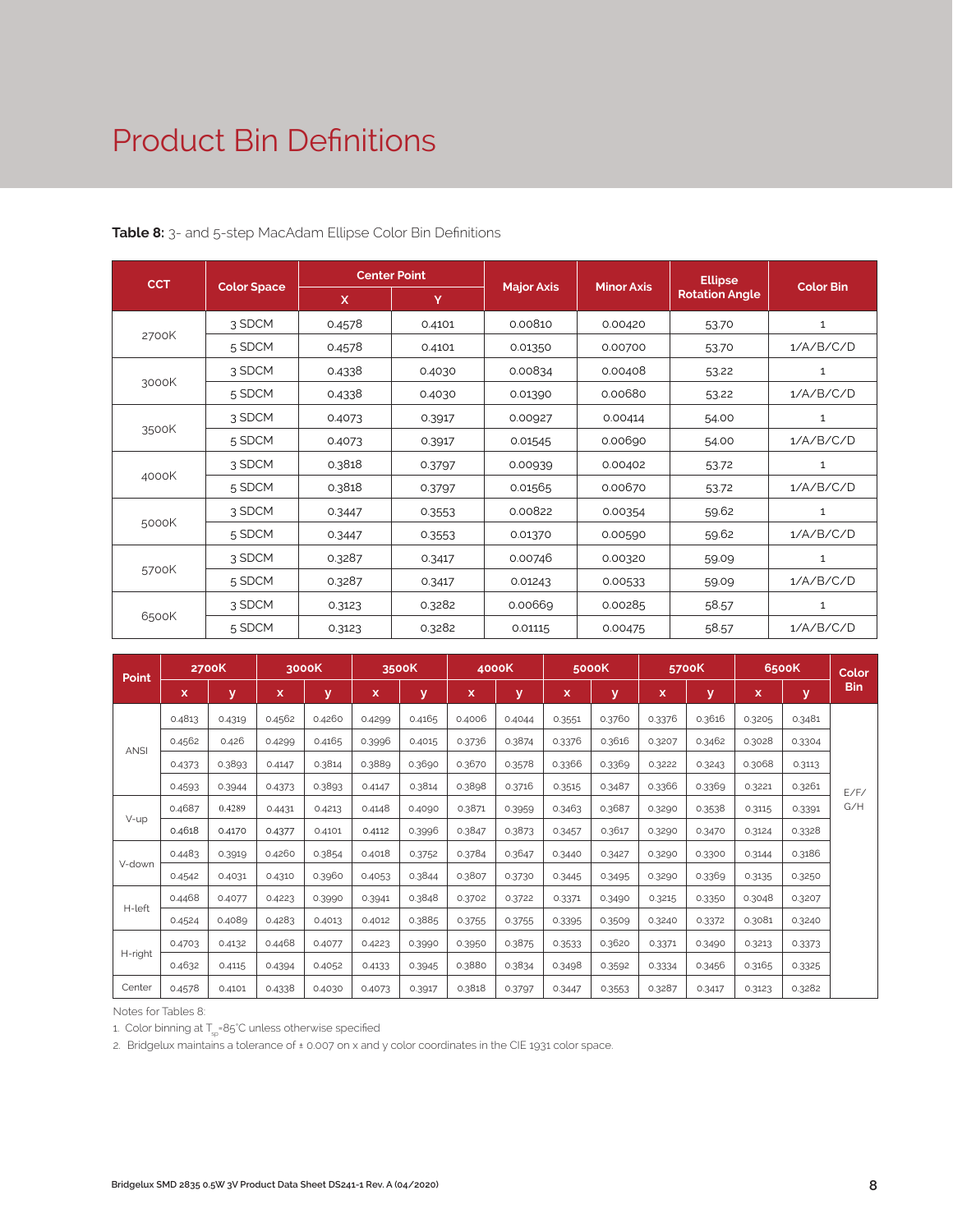### Product Bin Definitions



#### Figure 1: C.I.E. 1931 Chromaticity Diagram (9 Color Bin Structure, Hot-color Targeted at T<sub>sp</sub>=85°C)

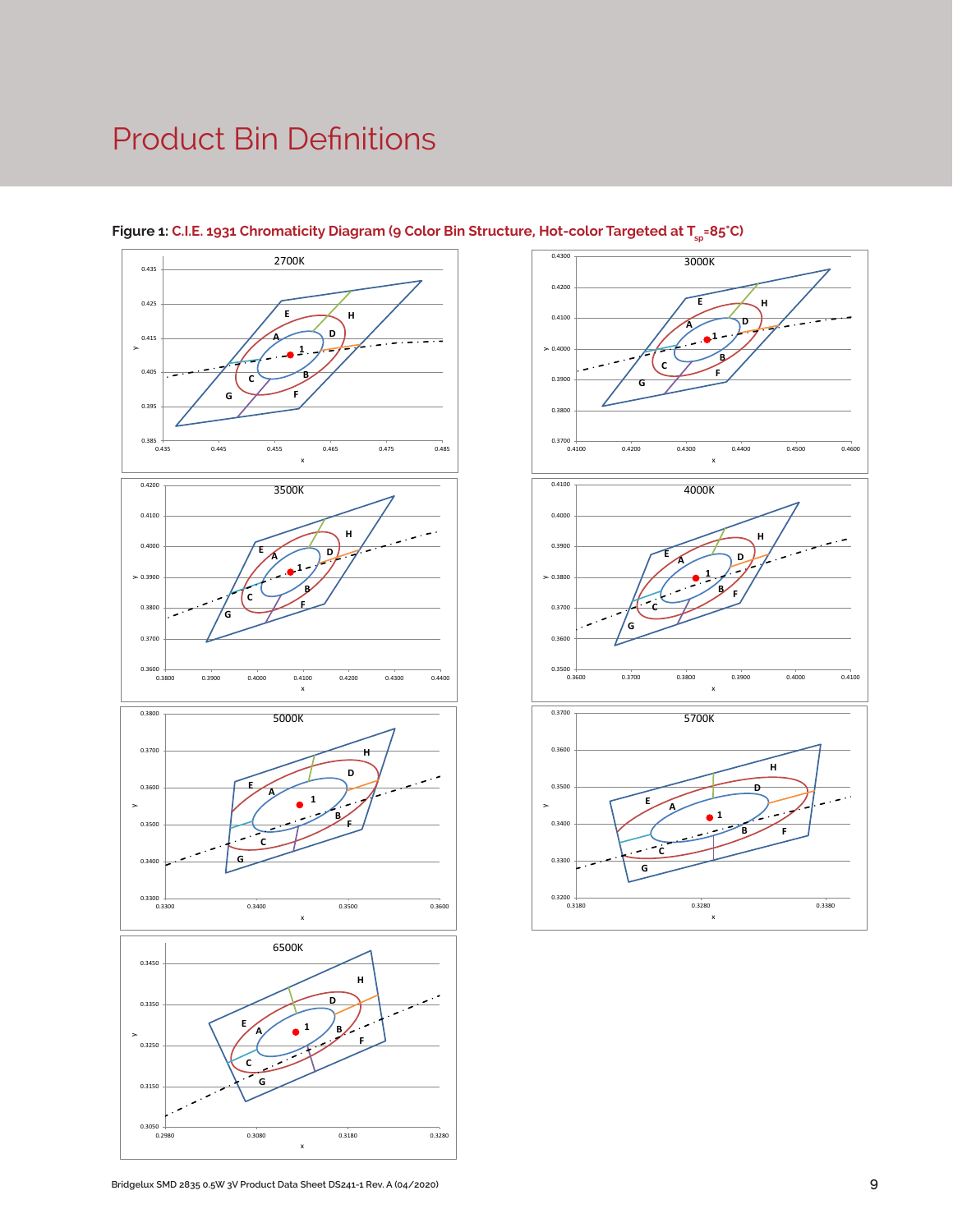### Performance Curves

#### Figure 2: Drive Current vs. Voltage (T<sub>SD</sub>=25°C)



Figure 3: Typical Relative Luminous Flux vs. Drive Current (T<sub>sp</sub>=25°C)



Note for Figure 3:

1. Bridgelux does not recommend driving mid power LEDs at low currents. Doing so may produce unpredictable results. Pulse width modulation (PWM) is recommended for dimming effects.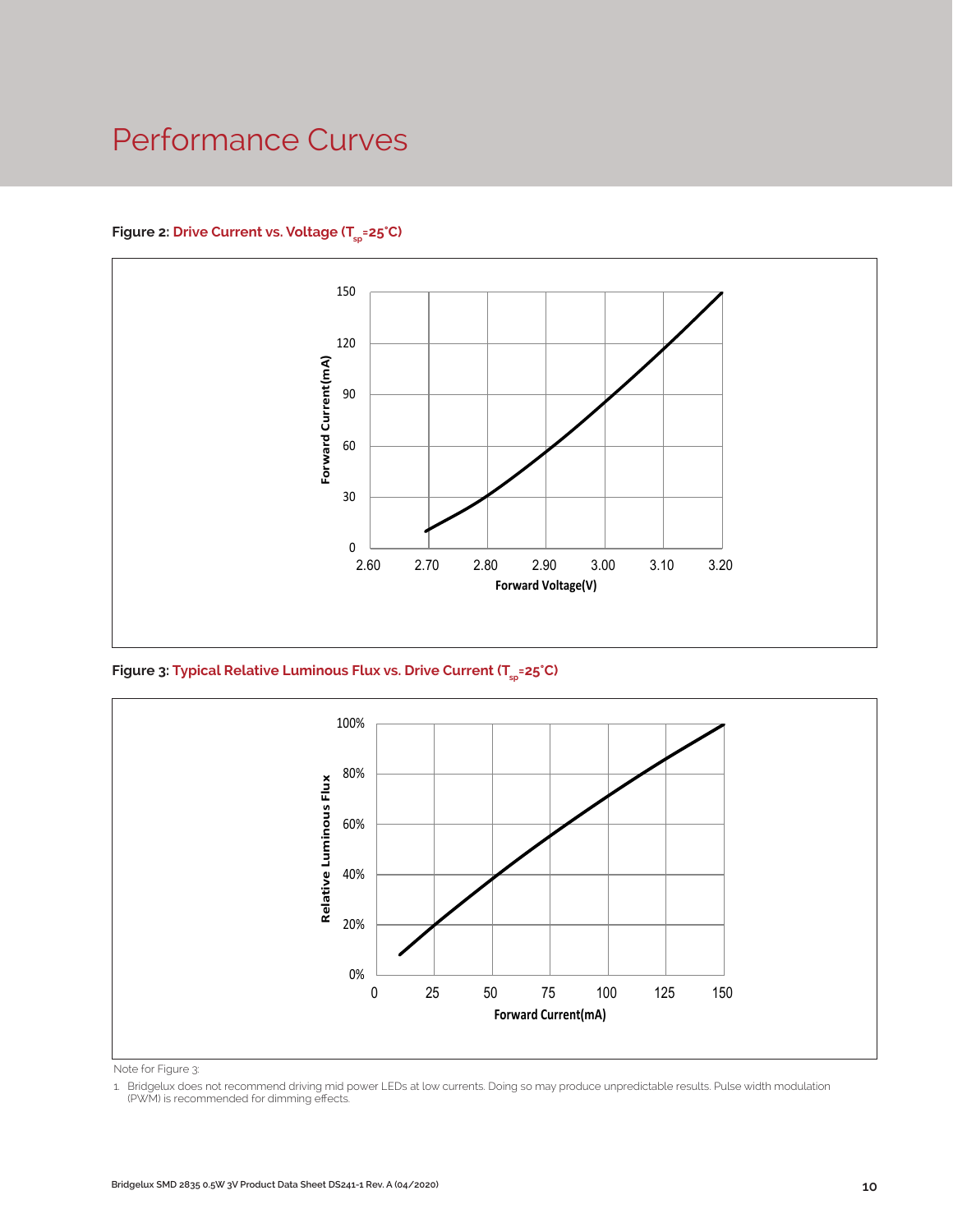### Performance Curves



#### **Figure 4: Typical Relative Flux vs. Solder Point Temperature**

**Figure 5: Typical ccx Shift vs. Solder Point Temperature**



Notes for Figures 4 & 5:

2. Characteristics shown for neutral white based on 4000K and 90 CRI.

4. For other color SKUs, the shift in color will vary. Please contact your Bridgelux Sales Representative for more information.

<sup>1.</sup> Characteristics shown for warm white based on 3000K and 90 CRI.

<sup>3.</sup> Characteristics shown for cool white based on 5000K and 90 CRI.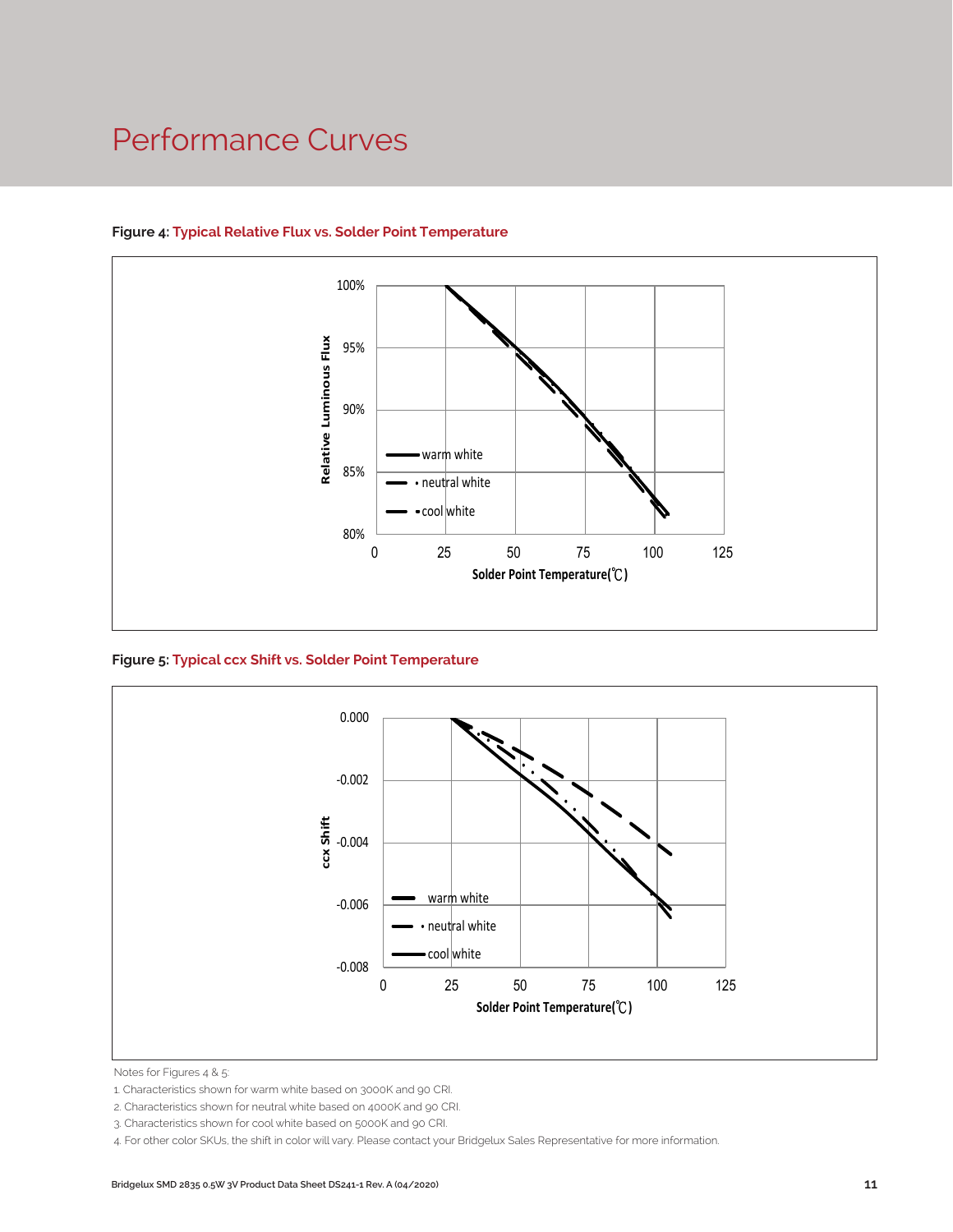### Performance Curves



#### **Figure 6: Typical ccy Shift vs. Solder Point Temperature**

Notes for Figure 6:

1. Characteristics shown for warm white based on 3000K and 90 CRI.

2. Characteristics shown for neutral white based on 4000K and 90 CRI.

3. Characteristics shown for cool white based on 5000K and 90 CRI.

4. For other color SKUs, the shift in color will vary. Please contact your Bridgelux Sales Representative for more information.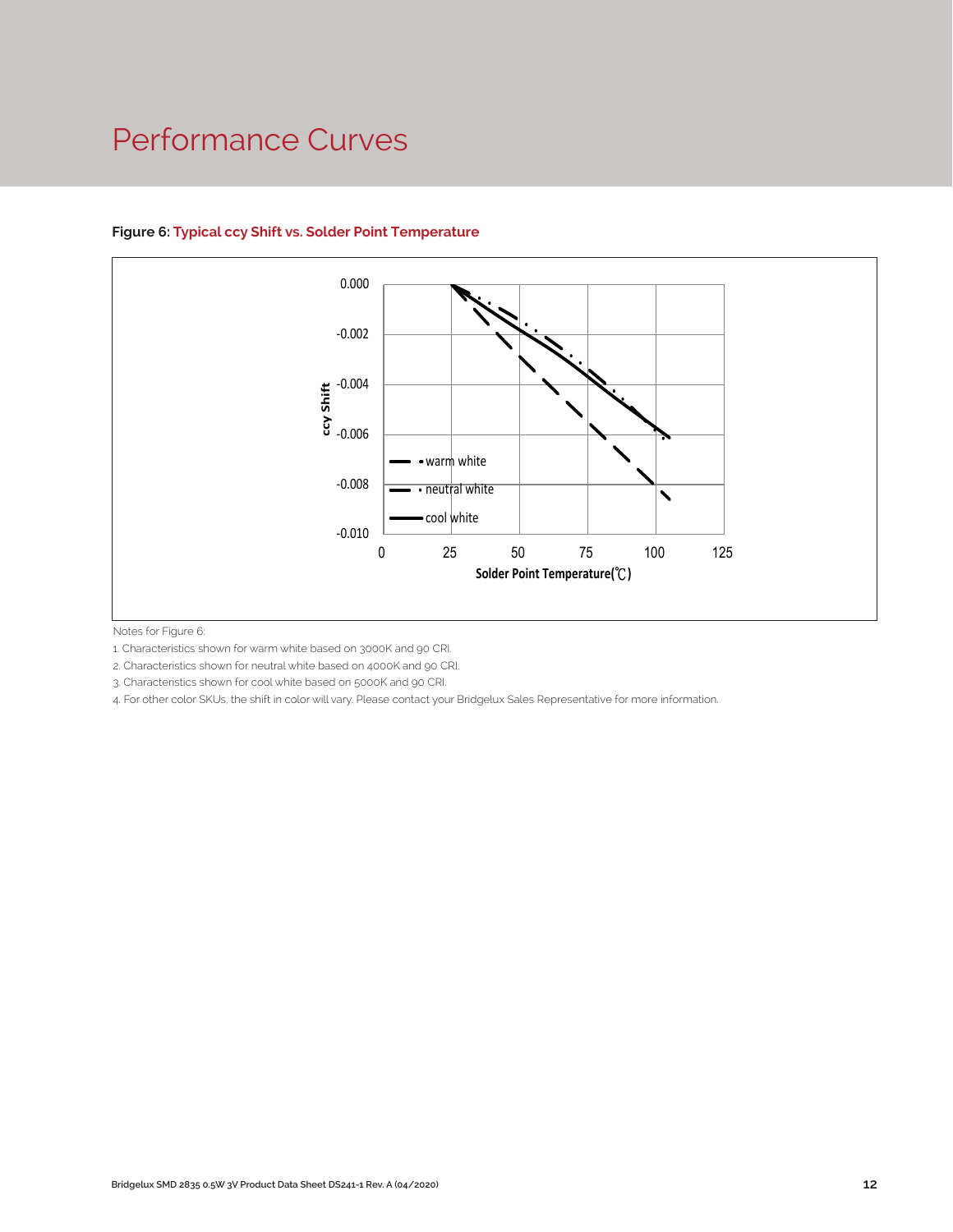### Typical Radiation Pattern



#### Figure 7: Typical Spatial Radiation Pattern at 150mA, T<sub>sp</sub>=25°C

Notes for Figure 7:

1. Typical viewing angle is 120°. .

2. The viewing angle is defined as the off axis angle from the centerline where luminous intensity (Iv) is ½ of the peak value.

#### Figure 8: Typical Polar Radiation Pattern at 150mA, T<sub>sp</sub>=25°C

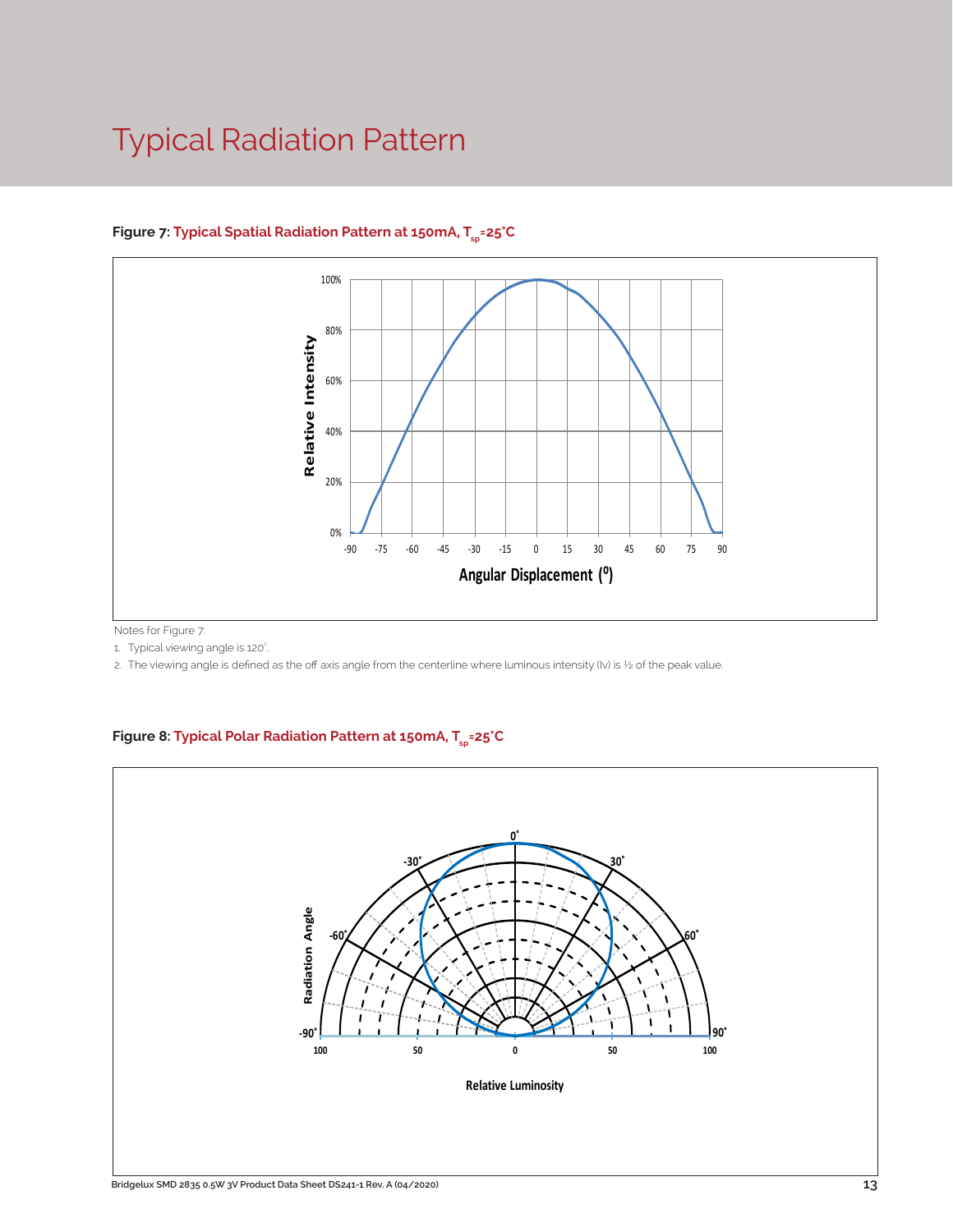## Typical Color Spectrum

#### **Figure 9: Typical Color Spectrum**



Notes for Figure 9:

1. Color spectra measured at nominal current for Tsp = 25°C

2. Color spectra shown for 90 CRI products.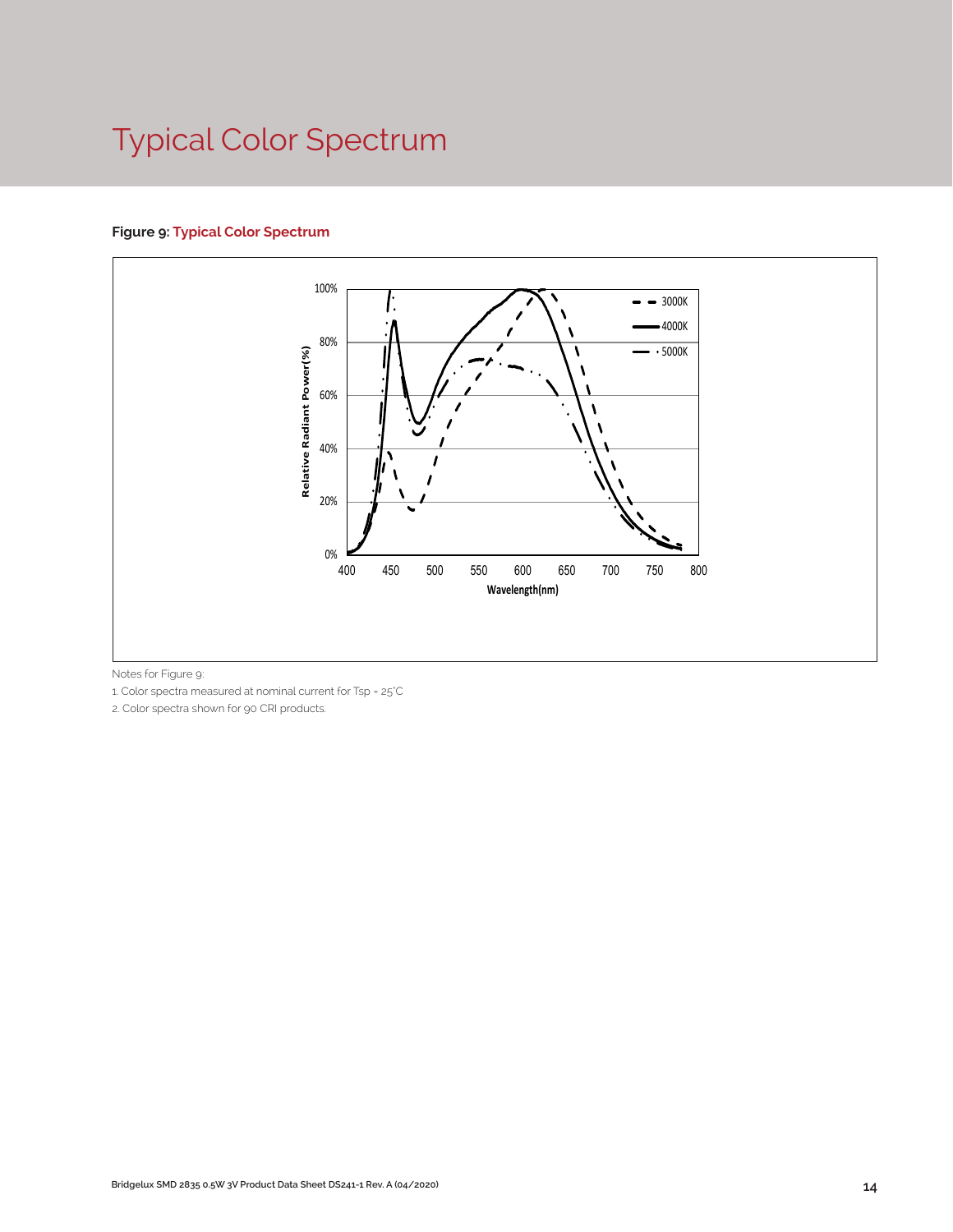### Mechanical Dimensions

#### **Figure 10: Drawing for SMD 2835**



Notes for Figure 10:

1. Drawings are not to scale.

2. Drawing dimensions are in millimeters.

3. Different mould pattern differences may

4. Unless otherwise specified, tolerances are ± 0.10mm.

### Recommended PCB Soldering Pad Pattern

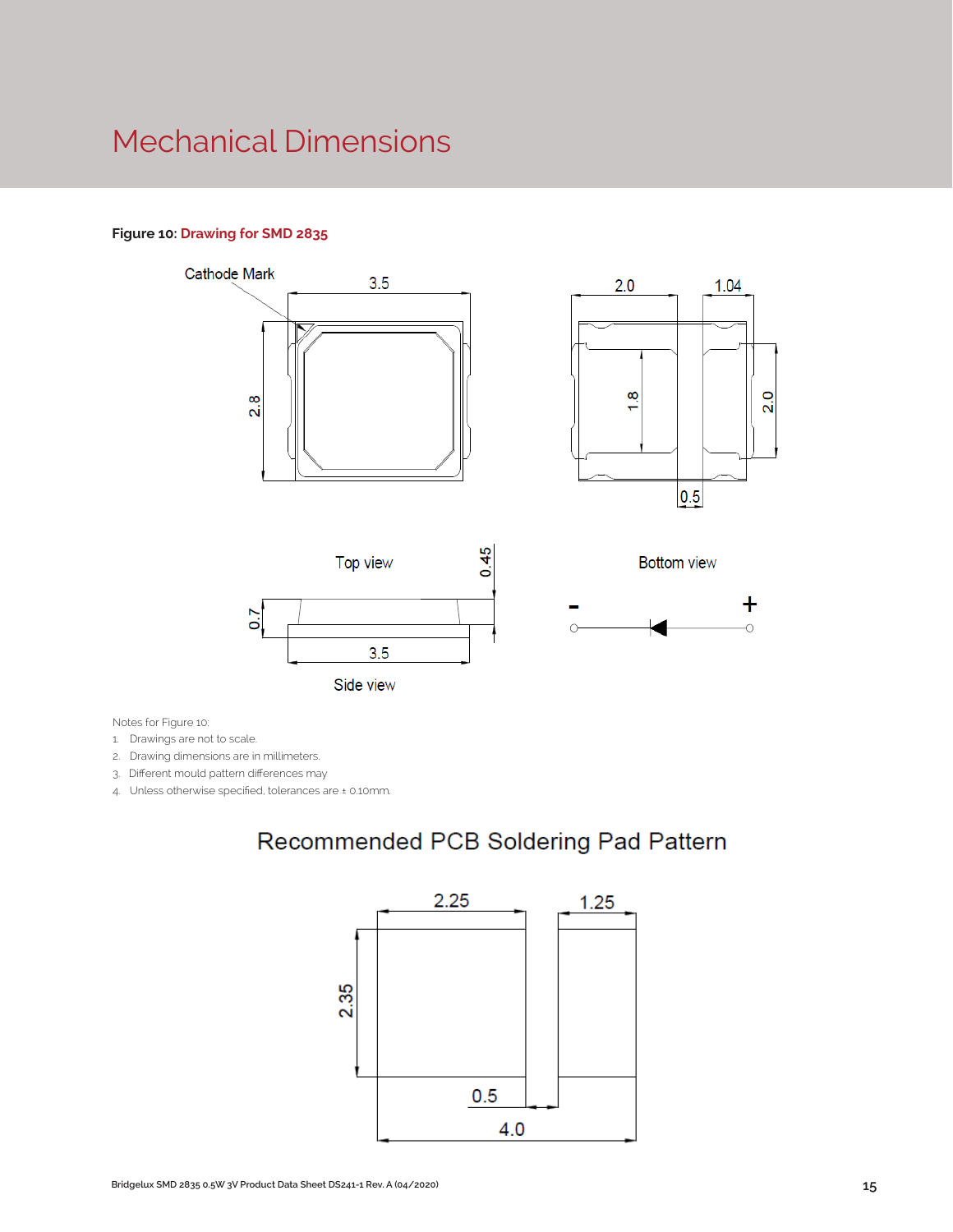# Reliability

#### **Table 9:** Reliability Test Items and Conditions

| No.            | <b>Items</b>                        | Reference<br><b>Standard</b> | <b>Test Conditions</b>                                                                                 | <b>Drive</b><br><b>Current</b> | <b>Test Duration</b> | <b>Units</b><br><b>Failed/Tested</b> |
|----------------|-------------------------------------|------------------------------|--------------------------------------------------------------------------------------------------------|--------------------------------|----------------------|--------------------------------------|
| $\mathbf{1}$   | Moisture/Reflow Sensitivity         | J-STD-020E                   | $T_{\text{cld}}$ = 260°C, 10sec,<br>Precondition: 60°C, 60%RH, 168hr                                   |                                | 3 reflows            | 0/22                                 |
| $\overline{c}$ | Low Temperature Storage             | JESD22-A119                  | $T_a = -40^{\circ}C$                                                                                   | $\overline{\phantom{a}}$       | 1000 hours           | 0/22                                 |
| 3              | High Temperature Storage            | JESD22-A103D                 | $T_a = 100^{\circ}$ C                                                                                  |                                | 1000 hours           | 0/22                                 |
| 4              | Low Temperature Operating Life      | JESD22-A108D                 | $T_s = -40^{\circ}C$                                                                                   | 150 <sub>m</sub> A             | 1000 hours           | 0/22                                 |
| 5              | Temperature Humidity Operating Life | JESD22-A101C                 | $T_{\rm SD} = 85^{\circ}$ C, RH=85%                                                                    | 150 <sub>m</sub> A             | 1000 hours           | 0/22                                 |
| 6              | High Temperature Operating Life     | JESD22-A108D                 | $T_{\rm SD} = 85^{\circ}C$                                                                             | 150 <sub>m</sub> A             | 1000 hours           | 0/22                                 |
| $\overline{7}$ | Power switching                     | IEC62717:2014                | $T_{\rm SD} = 85^{\circ}C$<br>30 sec on, 30 sec off                                                    | 150 <sub>m</sub> A             | 30000 cycles         | 0/22                                 |
| 8              | Thermal Shock                       | JESD22-A106B                 | $T_a = -40^{\circ}C \sim 100^{\circ}C$ ;<br>Dwell: 15min; Transfer: 10sec                              | $\sim$                         | 200 cycles           | 0/22                                 |
| 9              | Temperature Cycle                   | JESD22-A104E                 | $T_a = -40^{\circ}C - 100^{\circ}C$ ;<br>Dwell at extreme temperature: 15min;<br>Ramp rate < 105°C/min |                                | 200 cycles           | 0/22                                 |
| 10             | Electrostatic Discharge             | JS-001-2012                  | HBM, $2KV$ , $1.5k\Omega$ , 100pF,<br>Alternately positive or negative                                 | $\overline{\phantom{a}}$       |                      | 0/22                                 |

#### Passing Criteria

| <b>Item</b>                     | <b>Symbol</b> | <b>Test Condition</b> | <b>Passing Criteria</b> |
|---------------------------------|---------------|-----------------------|-------------------------|
| Forward Voltage                 |               | 150 <sub>m</sub> A    | ΔVf<10%                 |
| Luminous Flux                   | ۲v            | 150 <sub>m</sub> A    | ΔFν<30%                 |
| <b>Chromaticity Coordinates</b> | (x, y)        | 150 <sub>m</sub> A    | Δu'v'<0.007             |

Notes for Tables 9:

1. Measurements are performed after allowing the LEDs to return to room temperature

2.  $\mathsf{T}_{\sf std}$  : reflow soldering temperature;  $\mathsf{T}_{\sf a}$  : ambient temperature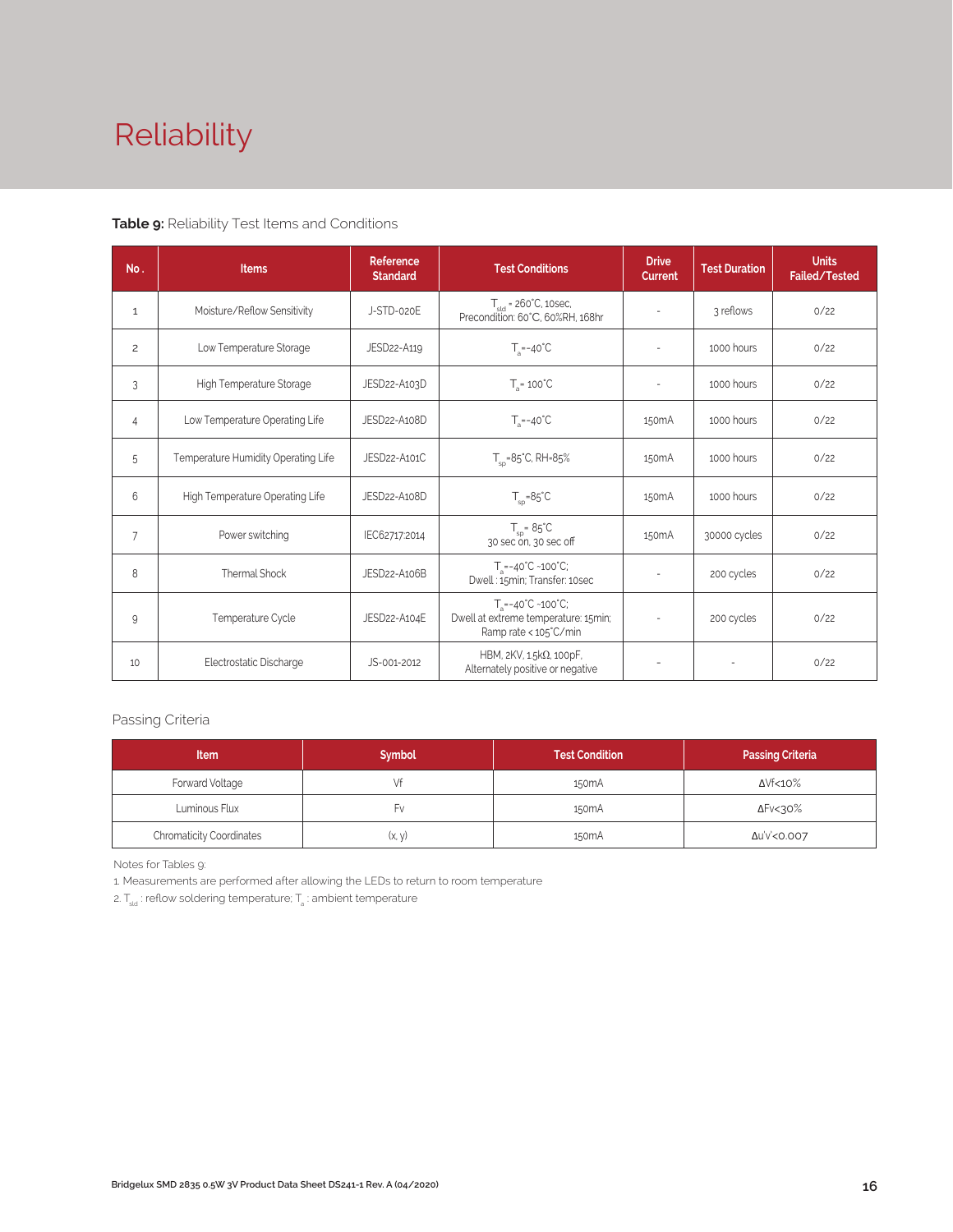### Reflow Characteristics

#### **Figure 11 : Reflow Profile**



| <b>Profile Feature</b>                                                 | <b>Lead Free Assembly</b> |  |
|------------------------------------------------------------------------|---------------------------|--|
| Temperature Min. (Ts_min)                                              | $160^{\circ}$ C           |  |
| Temperature Max. (Ts_max)                                              | $205^{\circ}$ C           |  |
| Time (ts) from Ts_min to Ts_max                                        | 60-150 seconds            |  |
| Ramp-Up Rate (TL to Tp)                                                | 3 °C/second               |  |
| Liquidus Temperature (TL)                                              | 220 °C                    |  |
| Time (TL) Maintained Above TL                                          | 60-150 seconds            |  |
| Peak Temp(Tp)                                                          | 260 °C max.               |  |
| Time (Tp) Within 5 °C of the Specified Classification Temperature (Tc) | 25 seconds max.           |  |
| Ramp-Down Rate (Tp to TL)                                              | 5 °C/second max.          |  |
| Time 25 °C to Peak Temperature                                         | 10 minutes max.           |  |

#### **Figure 12 : Pick and Place**



Note for Figure 12:

1. When using a pick and place machine, choose a nozzle that has a larger diameter than the LED's emitting surface. Using a Pick-and-Place nozzle with a smaller diameter than the size of the LEDs emitting surface will cause damage and may also cause the LED to not illuminate.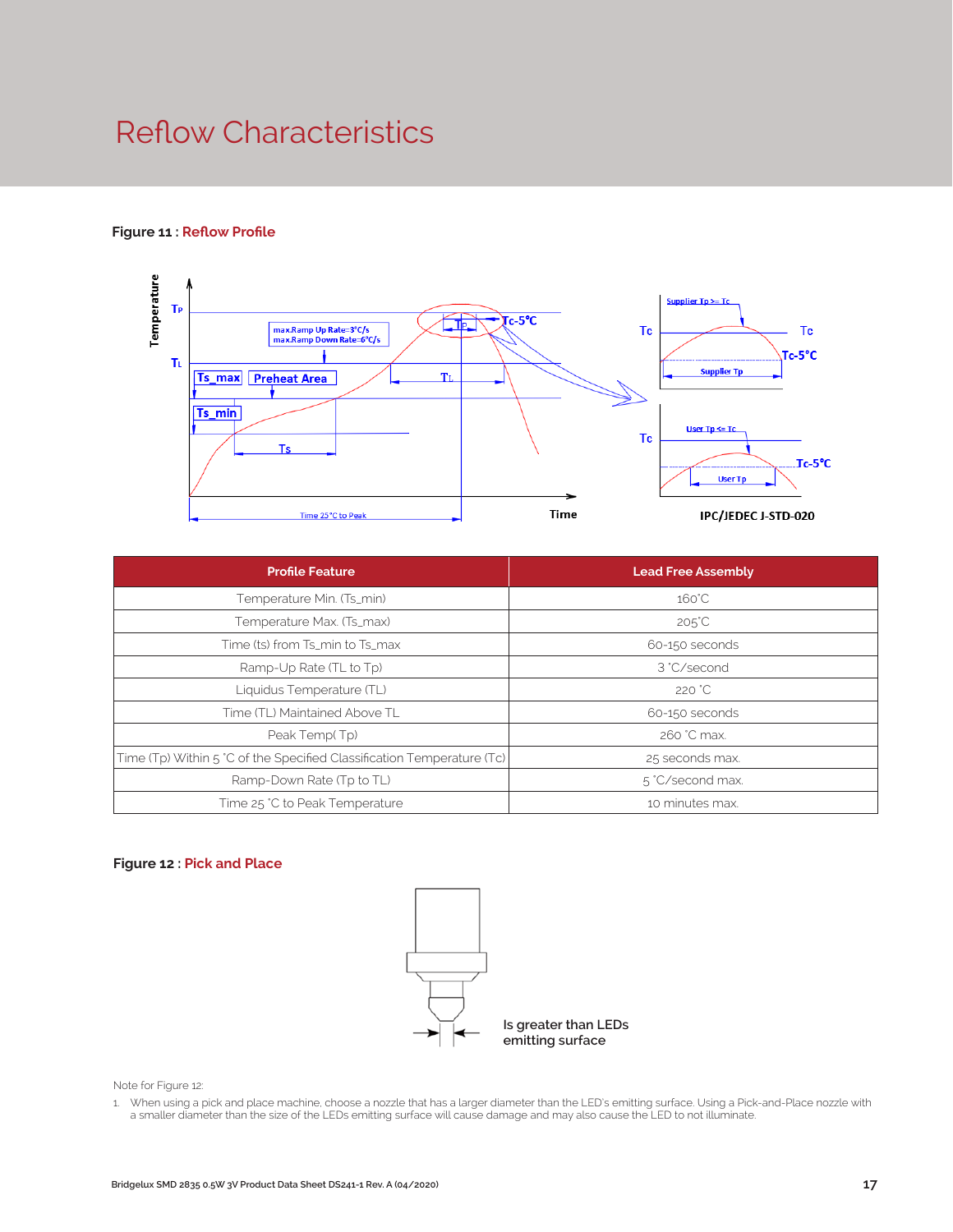### Packaging

#### **Figure 13: Emitter Reel Drawings**



Note for Figure 13:

1. Drawings are not to scale. Drawing dimensions are in millimeters.

#### **Figure 14: Emitter Tape Drawings**





Note for Figure 14:

1. Drawings are not to scale. Drawing dimensions are in millimeters.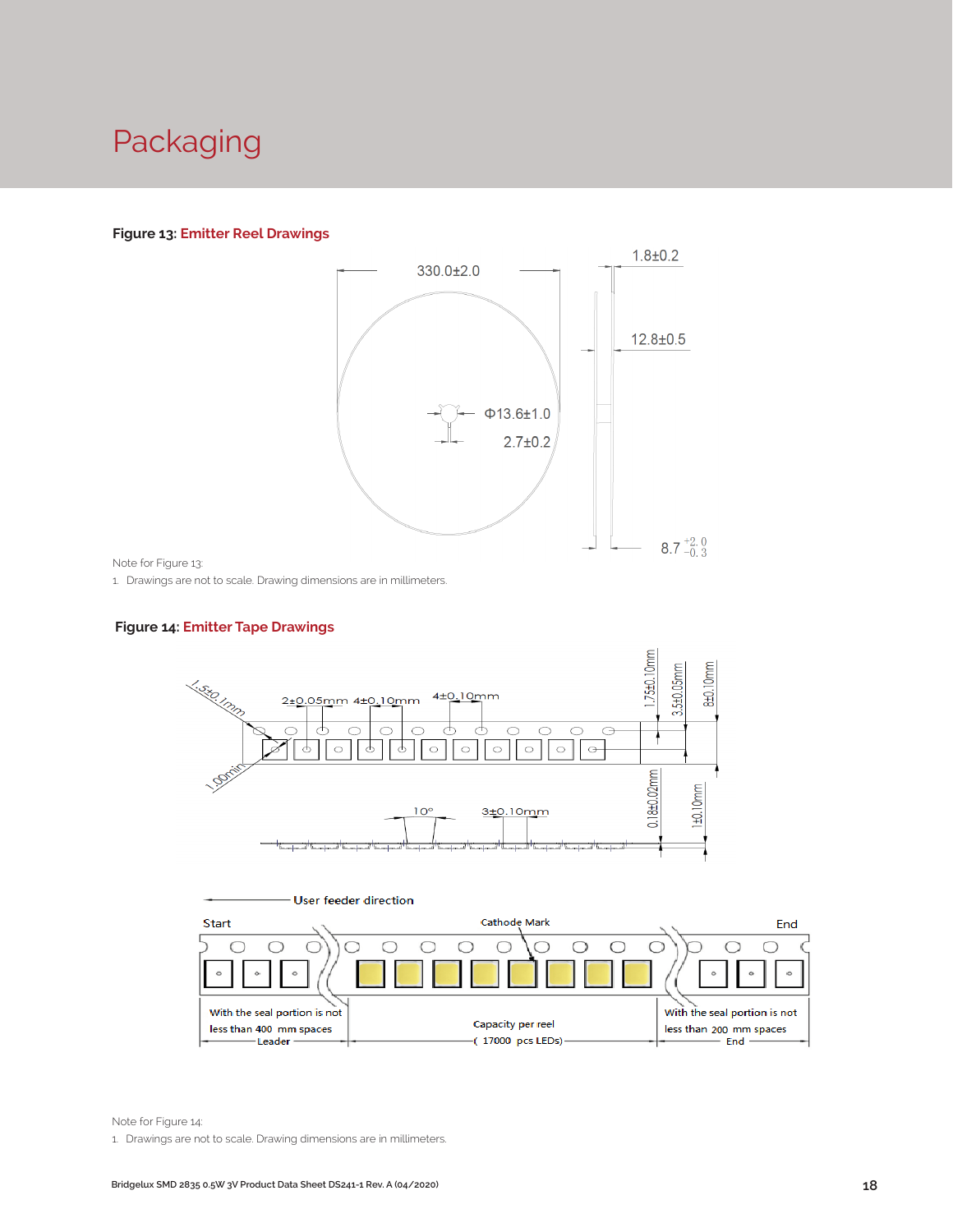## Packaging

#### **Figure 15: Emitter Reel Packaging Drawings**



Note for Figure 15:

1. Drawings are not to scale.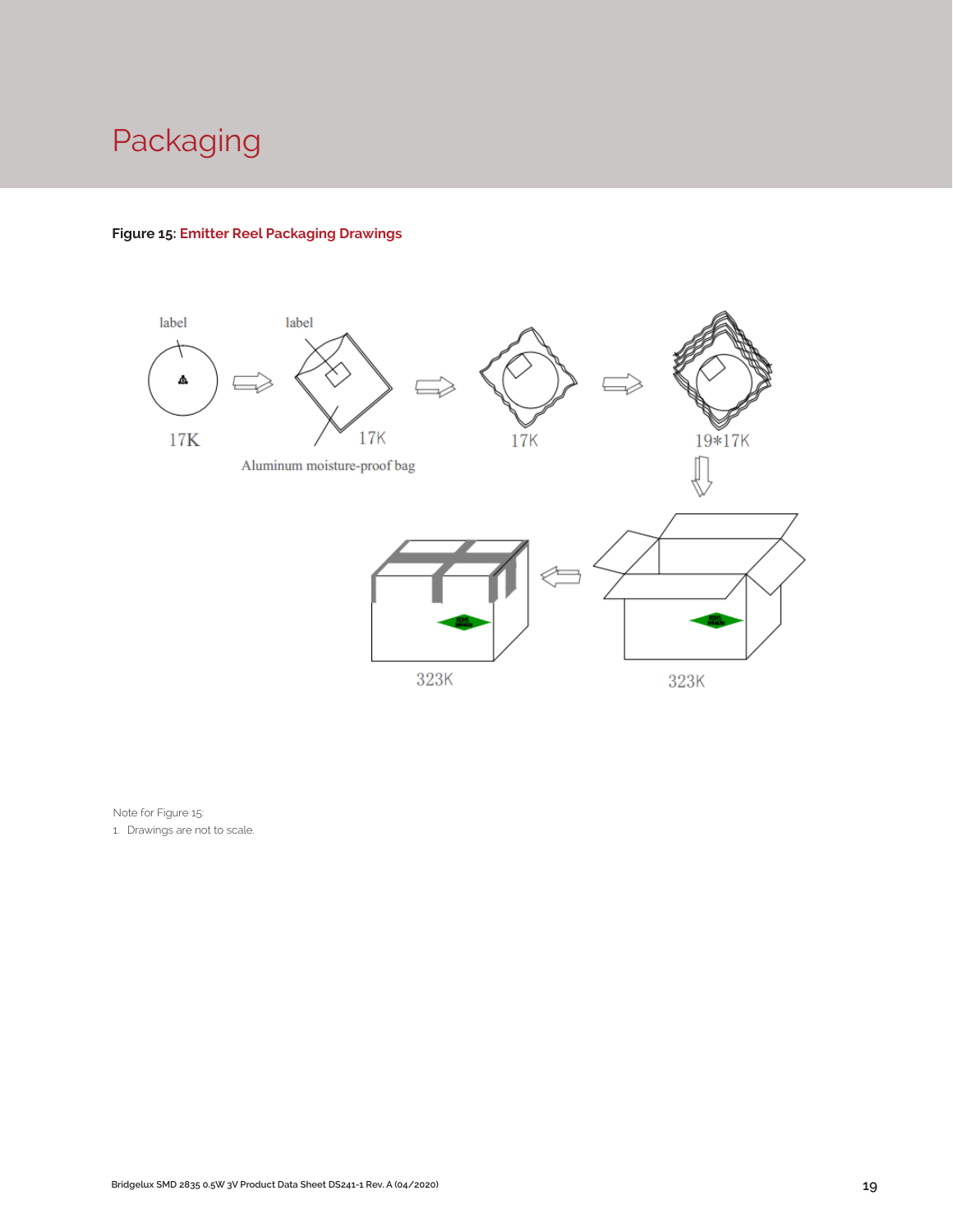# Design Resources

Please contact your Bridgelux sales representative for assistance.

### **Precautions**

#### **CAUTION: CHEMICAL EXPOSURE HAZARD**

Exposure to some chemicals commonly used in luminaire manufacturing and assembly can cause damage to the LED emitter. Please consult Bridgelux Application Note AN51 for additional information.

#### **CAUTION: EYE SAFETY**

Eye safety classification for the use of Bridgelux SMD LED emitter is in accordance with IEC specification EN62471: Photobiological Safety of Lamps and Lamp Systems. SMD LED emitters are classified as Risk Group 1 when operated at or below the maximum drive current. Please use appropriate precautions. It is important that employees working with LEDs are trained to use them safely.

#### **CAUTION: RISK OF BURN**

Do not touch the SMD LED emitter during operation. Allow the emitter to cool for a sufficient period of time before handling. The SMD LED emitter may reach elevated temperatures such that could burn skin when touched.

### **CAUTION**

#### **CONTACT WITH LIGHT EMITTING SURFACE (LES)**

Avoid any contact with the LES. Do not touch the LES of the emitter or apply stress to the LES (yellow phosphor resin area). Contact may cause damage to the emitter

Optics and reflectors must not be mounted in contact with the LES (yellow phosphor resin area).

### Disclaimers

#### **MINOR PRODUCT CHANGE POLICY**

The rigorous qualification testing on products offered by Bridgelux provides performance assurance. Slight cosmetic changes that do not affect form, fit, or function may occur as Bridgelux continues product optimization.

#### **STANDARD TEST CONDITIONS**

Unless otherwise stated, LED emitter testing is performed at the nominal drive current.